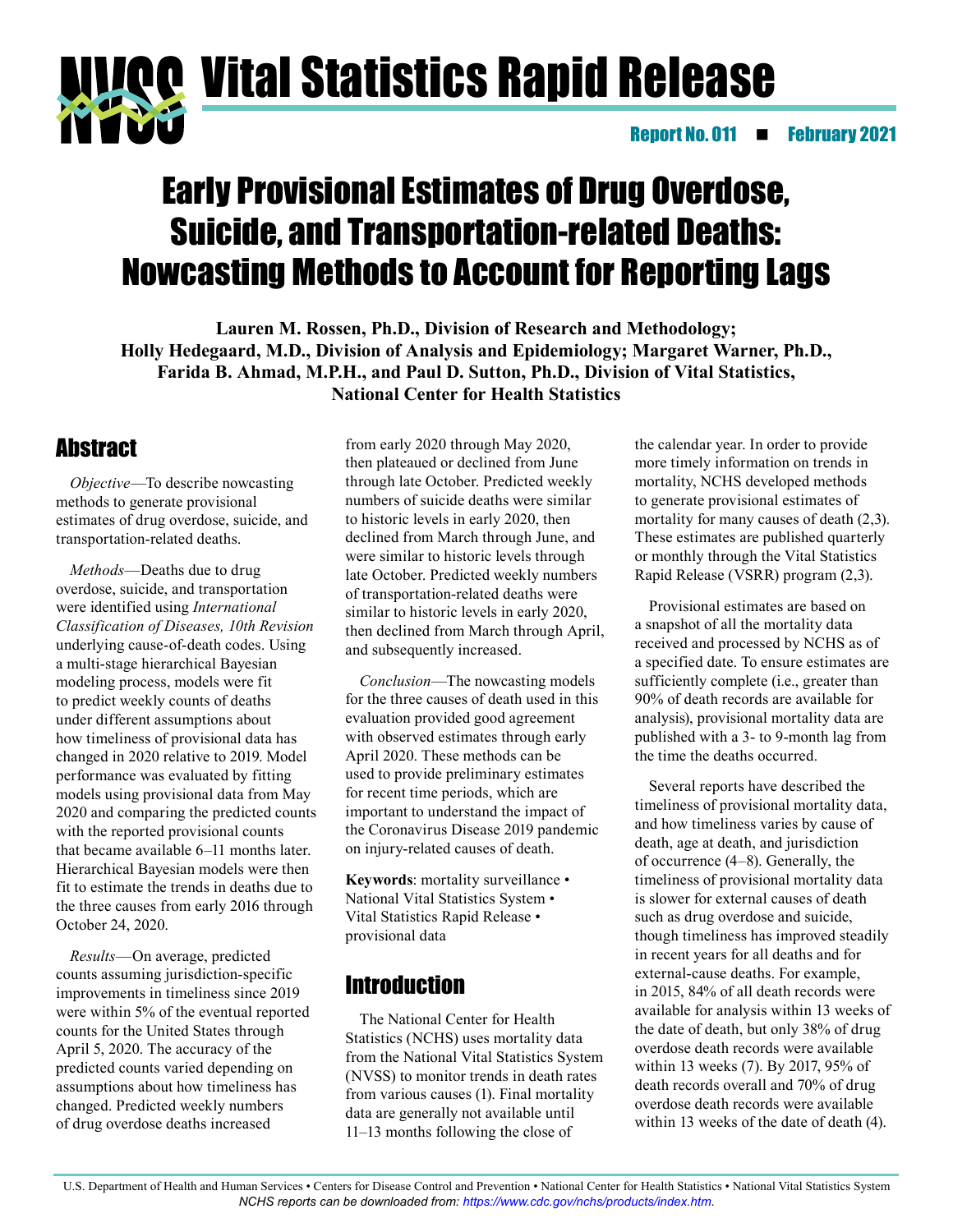Continued improvements in the timeliness of NVSS mortality data have enabled more timely surveillance of key mortality outcomes. In April 2020, NCHS began publishing provisional estimates of Coronavirus Disease 2019 (COVID-19) mortality [\(https://www.cdc.](https://www.cdc.gov/nchs/nvss/covid-19.htm) [gov/nchs/nvss/covid-19.htm\)](https://www.cdc.gov/nchs/nvss/covid-19.htm) (9). NCHS now publishes daily and weekly updates of counts of death due to COVID-19 and other causes of death to provide data that researchers can use to examine the impact of the pandemic on various mortality outcomes (9). External causes of death, including drug overdose and suicide, were not initially included in these provisional data releases because the data for these types of deaths are typically not sufficiently complete (i.e., fewer than 90% of death records are available for analysis) until 6 to 9 months after the date of death. Thus, while there is an urgent need for data on external causes of death, particularly to identify the impact of the pandemic, available provisional data are not complete enough to ensure accurate estimates of the number of deaths due to external causes in more recent months.

Nowcasting, or predicting the number of events that have occurred when a certain proportion has not yet been reported, has been used to account for reporting lags in disease surveillance (10—12) and can provide more current estimates of a given outcome even with incomplete data. Nowcasting methods, as applied to mortality data, rely on understanding and quantifying delays in reporting and accounting for those delays in models predicting the outcome of interest. While provisional data from past years can be used to estimate reporting delays, the timeliness of provisional mortality data has been improving in recent years, particularly for drug overdose deaths (4,7). As a result, prior estimates of reporting lags may not be accurate for 2020 data. Consequently, it is important to account for potential improvements or changes in reporting lags when estimating provisional counts of deaths.

This report describes an approach for estimating trends in drug overdose, suicide, and transportation-related deaths from January 1, 2020, to October 24, 2020, using nowcasting methods to account for reporting lags. The first objective was to examine the accuracy of estimates under alternative scenarios where different assumptions were made about how timeliness may have changed in 2020 compared with 2019. The second objective was to generate estimates of trends in each of the outcomes and examine how deaths from these causes have changed in recent weeks relative to prior years.

# Methods

# **Data**

Aggregated weekly counts of deaths by cause and jurisdiction where the death occurred, from 2016 through the most recent week, were tabulated from NVSS provisional mortality data (i.e., data that were received, coded, and available for analysis as of November 22, 2020).

Deaths due to specific causes were identified using *International Classification of Diseases, 10th Revision* (ICD—10) underlying cause-of-death codes. Deaths due to drug overdose were identified using X40—X44, X60—X64, X85, and Y10—Y14; deaths due to suicide using codes U03, X60—X84, and Y87.0; and deaths due to transportation using V01—V99 and Y85. Of note, 94% of transportation deaths were due to motor vehicle traffic deaths.

Data for deaths occurring in 52 vital statistics jurisdictions representing the 50 states, District of Columbia, and New York City were included. Data from Puerto Rico were excluded; data from the remaining four territories were not available for inclusion in provisional data releases.

# **Analysis**

#### **Overview**

To estimate recent trends in drug overdose, suicide, and transportation-related deaths using available provisional data and accounting for reporting delays, a multi-stage hierarchical Bayesian modeling process was conducted (see the [box o](#page-2-0)n page 3). Briefly, in Stage 1, a set of models were fit to estimate how complete provisional data were for each outcome, by jurisdiction of occurrence and lag (length of time between when the death occurred and when the provisional data were available, in weeks), based on provisional data from 2018 through 2019. Predicted estimates of completeness from these models were used to create several sets of weights that could be applied to current provisional counts of deaths, to account for the incomplete reporting under different assumptions about how timeliness has changed since 2019. In Stage 2, these weights were applied to the most recent provisional data, and models were fit to estimate the trends in deaths due to the three causes from early 2016 through October 24, 2020. Finally, to validate the models and evaluate which assumptions about timeliness may be more realistic, models were fit using provisional data from May 10, 2020, for the time period including the weeks ending December 15, 2019, through April 5, 2020, and compared with the reported counts as of November 22, 2020. Detailed information about each stage and the validation process is provided below.

2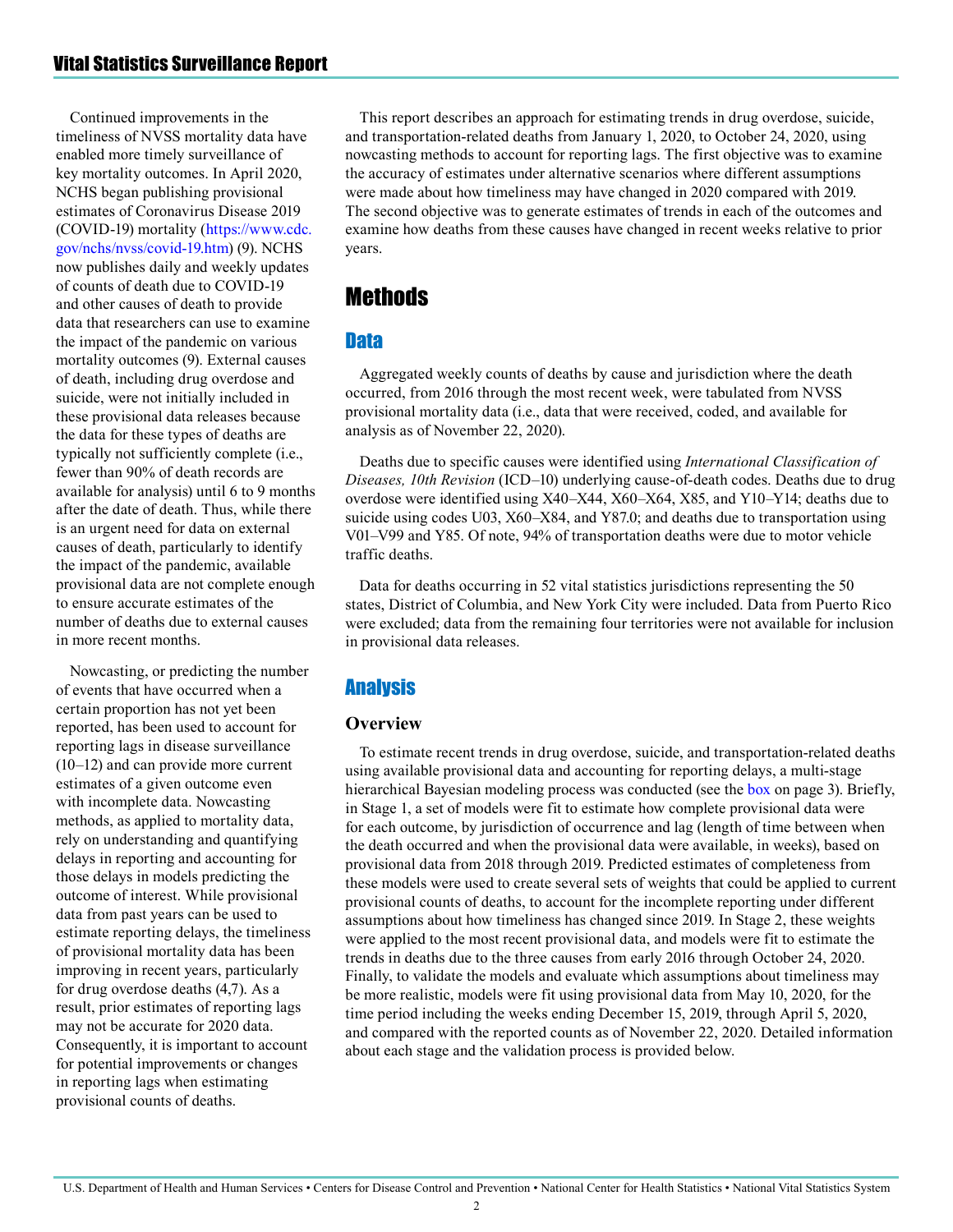#### <span id="page-2-0"></span>**Stage 1: Develop weights to account for incomplete reporting of deaths**

- Model the completeness of weekly provisional data from 2018 through 2019 by:
	- Outcome
	- Jurisdiction
	- Lag (weeks) after the deaths occurred
- Predict completeness (provisional count divided by final count) for each outcome, jurisdiction, and lag, under different assumptions about timeliness:
	- No change in timeliness since 2019 (median level from 2019)
	- Moderate improvement since 2019 (75th percentile)
	- Extreme improvement since 2019 (95th percentile)
- Create weights for each jurisdiction and lag from predicted completeness values:
	- Three outcomes (drug overdose, suicide, transportation)
	- Three timeliness scenarios

#### **Stage 2: Model weekly trends in injury-related causes of death**

- For each of the three outcomes and three different timeliness scenarios, model the weighted number of deaths using the most recent provisional data
	- Nine different models
- From each model, predict weekly number of deaths for each jurisdiction and 95% Bayesian Credible Intervals (95% BCI)

#### **Validation**

- For each of the three outcomes and three timeliness scenarios, fit Stage 2 models using provisional data available on May 10, 2020
	- Nine different models
- From each model, predict the weekly number of deaths occurring the weeks ending December 15, 2019, through April 5, 2020
- Compare predicted values to reported values from the most recent provisional data (November 22, 2020)
	- Percent difference between the model-based estimates and the observed counts
	- Root mean squared error (RMSE)
	- Trend plots

#### **Stage 1: Developing weights to account for incomplete reporting of deaths**

To determine how complete provisional data are at different lags (e.g., 1 week following the date of death, 2 weeks following), a set of hierarchical Bayesian models were used to estimate the completeness of provisional data. Completeness was defined as the provisional number of deaths divided by the final number of deaths. For example, if the final number of deaths occurring in the week ending January 7, 2018, was 100 and the provisional number as of January 14, 2018, (1-week lag) was 20, completeness would be 20%.

The final mortality data for 2018 were used to tabulate the counts of deaths by jurisdiction of occurrence and week of death. At the time of analysis, final 2019 data were not yet available, so provisional data from early July 2020 were used to approximate the final data for 2019. Typically, provisional data for a given data year are over 99% complete by the July following the close of the data year, when the data are

finalized for the production of final data files and related reports. The 2019 final data was published in December 2020.

Completeness of weekly provisional data from 2018 through 2019 was modeled using hierarchical Bayesian zero-inflated binomial models with random effects for jurisdiction of occurrence, time (in weeks), lag (from 1 through 52 weeks), a time-by-jurisdiction interaction, and a lag-by-jurisdiction interaction. These latter two interaction terms allow for both temporal trends and for the lag in reporting to vary by jurisdiction. The time and lag random effects were specified using type I random walk distributions (where values for a given week depend on values from the prior week), which allow for nonlinear temporal patterns. The remaining random effects (jurisdiction, time-by-jurisdiction interaction, and lag-by-jurisdiction interaction) were specified as independent and identically distributed (IID). Spatially structured random effects (Besag, York, Mollié; BYM) for each jurisdiction were also considered (13), but model fit was not improved, based on the Watanabe-Akaike Information Criterion (WAIC) (14).

For each outcome (i.e., drug overdose, suicide, transportation), separate models were fit to generate estimates of completeness of provisional data at various lags. Posterior predicted values of completeness (i.e., median, 75th percentile, and 95th percentile) were obtained from each of the models and used to generate sets of weights for each jurisdiction and lag (in weeks), where the weights were defined as the inverse of completeness. Three sets of weights were developed in order to account for potential changes in timeliness of provisional data since the beginning of 2020 (potentially related to the COVID-19 pandemic). Generally, timeliness of provisional data has been improving (5) and there is no indication that COVID-19 negatively impacted timeliness overall. Therefore, scenarios where timeliness is worse in 2020 than it was in 2019 were not explored.

3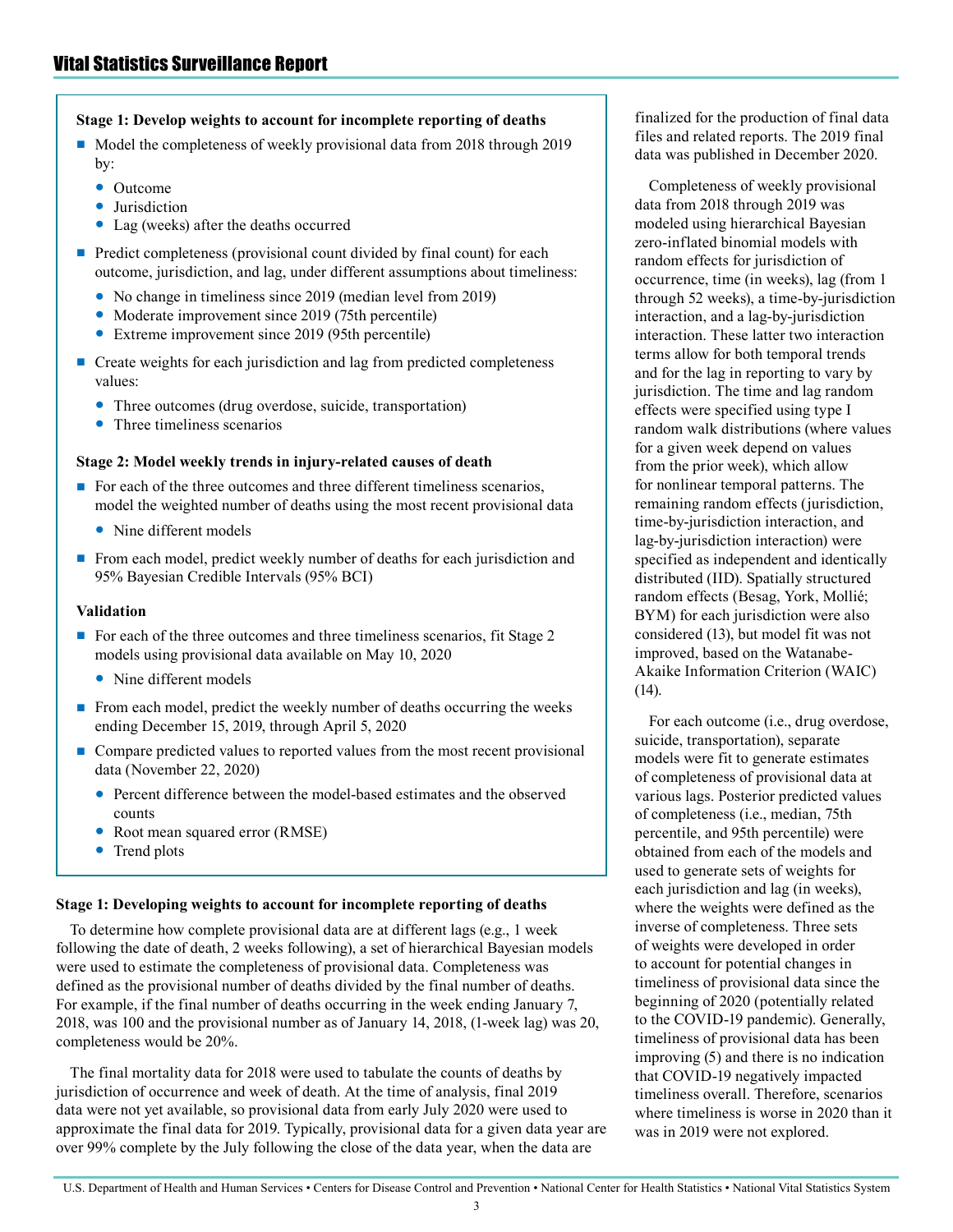- The first set of weights was based on the median values of completeness for weekly 2019 provisional data. This set of weights assumes that timeliness in 2020 is similar to the median levels seen in 2019.
- The second set of weights uses the 75th percentile of estimated completeness for weekly 2019 provisional data. This set of weights assumes moderate improvements in timeliness, where completeness in 2020 is roughly equivalent to the 75th percentile of completeness for weekly provisional data in 2019.
- The third set of weights relies on the 95th percentile of estimated completeness for weekly 2019 provisional data. This set of weights assumes extreme improvements in timeliness, where completeness in 2020 is equivalent to the 95th percentile of completeness for weekly provisional data in 2019.

#### **Stage 2: Modeling weekly trends in injury-related causes of death**

For each outcome and set of weights, separate hierarchical Bayesian zeroinflated Poisson models were fit to generate estimates of weekly provisional counts of deaths for that outcome. These models were used to generate posterior predicted counts of deaths by jurisdiction, week, and cause of death under different assumptions about the timeliness of data in 2020. The models included a spatially structured random effect (BYM) for jurisdiction, a type I random walk for time (week of death), and an IID random effect for the timeby-jurisdiction interaction. These terms allow for the number of deaths in a given jurisdiction to depend on the values for the neighboring jurisdictions (based on Delaunay triangulation (15)) and for the temporal trends to vary by jurisdiction. Poisson models were also explored but did not result in an improvement in fit, based on the WAIC. See the [Technical](#page-13-0)  [Notes](#page-13-0) for more detail about the models.

Weights for the most recent 4 weeks (i.e., lag of zero, corresponding to deaths reported in the same week they occurred,

through a lag of 3 weeks) were highly unstable for all outcomes, and those weeks were excluded from analysis. Additionally, some jurisdictions had historically lower levels of completeness or very small numbers of deaths, which resulted in highly inflated predicted estimates. For example, Connecticut and North Carolina have historically relied on paper-based systems for death registration, and have had lower levels of completeness, especially at shorter lags. Weights were subsequently truncated to assume at least 1% completeness (top-coded at 100). This truncation or topcoding was used to avoid highly inflated estimates; Connecticut, North Carolina, and West Virginia were the jurisdictions affected. Even with weight truncation, estimates for Connecticut and North Carolina were highly unstable, resulting in inflated predicted estimates. These jurisdictions were therefore excluded from all analyses and, as a result, the findings of the analysis are not nationally representative.

#### **Validation of weighting strategies**

To evaluate the accuracy of the weighted predicted estimates, models were fit using data from May 10, 2020, to obtain predicted weekly counts of deaths from December 15, 2019, through April 5, 2020. These predicted counts were compared with the reported provisional counts available as of November 22, 2020, for the time period December 15, 2019, through April 5, 2020, approximately 6—11 months following the week of death. While these reported provisional counts may still underestimate the eventual final count of deaths occurring in these several weeks, provisional data are generally more than 90% complete within 6 months of the date of death (5). Comparing the modelbased predicted counts to these reported provisional counts at longer lags can give an indication of which weighting scenario is likely to be more accurate. Comparisons were based on the mean percent difference between the modelbased (posterior medians) and reported provisional estimates, the RMSE, and trend plots of the reported and predicted counts.

Informed by the validation results, a fourth weighting scenario was constructed for the overall U.S. estimates based on the jurisdiction-specific improvements in timeliness. In this scenario, the predicted estimates for the United States were summed across the jurisdictions, where the timeliness scenario for each jurisdiction was chosen to minimize the RMSE. In other words, some jurisdictions may have demonstrated extreme improvements in timeliness, while others may have had median or moderate improvements.

#### **Trends**

To obtain values for the United States overall, posterior predicted estimates were summed over all of the jurisdictions, excluding Connecticut and North Carolina. Posterior predicted estimates (median and 95% BCI) of the weekly number of deaths were obtained from the models and plotted to examine trends under the different timeliness scenarios. Trends were plotted using local regression (LOESS) smoothed values (16) with the ggplot2 package in R. Trends in the predicted numbers of deaths under different timeliness scenarios were plotted along with trends in the reported numbers of deaths after a 6- to 11-month lag to determine which scenario(s) most closely aligned with the trends in the reported number of deaths. These trend plots were visually inspected to determine which timeliness scenario(s) may better capture the direction and magnitude of trends in the numbers of deaths.

Based on the validation results, hierarchical Bayesian models were fit using data from 2016 through October 24, 2020, and the posterior predicted weekly estimates were plotted to examine trends in each of the outcomes. Additionally, trends in the predicted weekly numbers of deaths in 2020 were plotted relative to the average numbers of deaths in the corresponding weeks from 2016 through 2019 to highlight differences in 2020 relative to past years.

R statistical software (version 3.6.1; The R Foundation) was used to conduct

4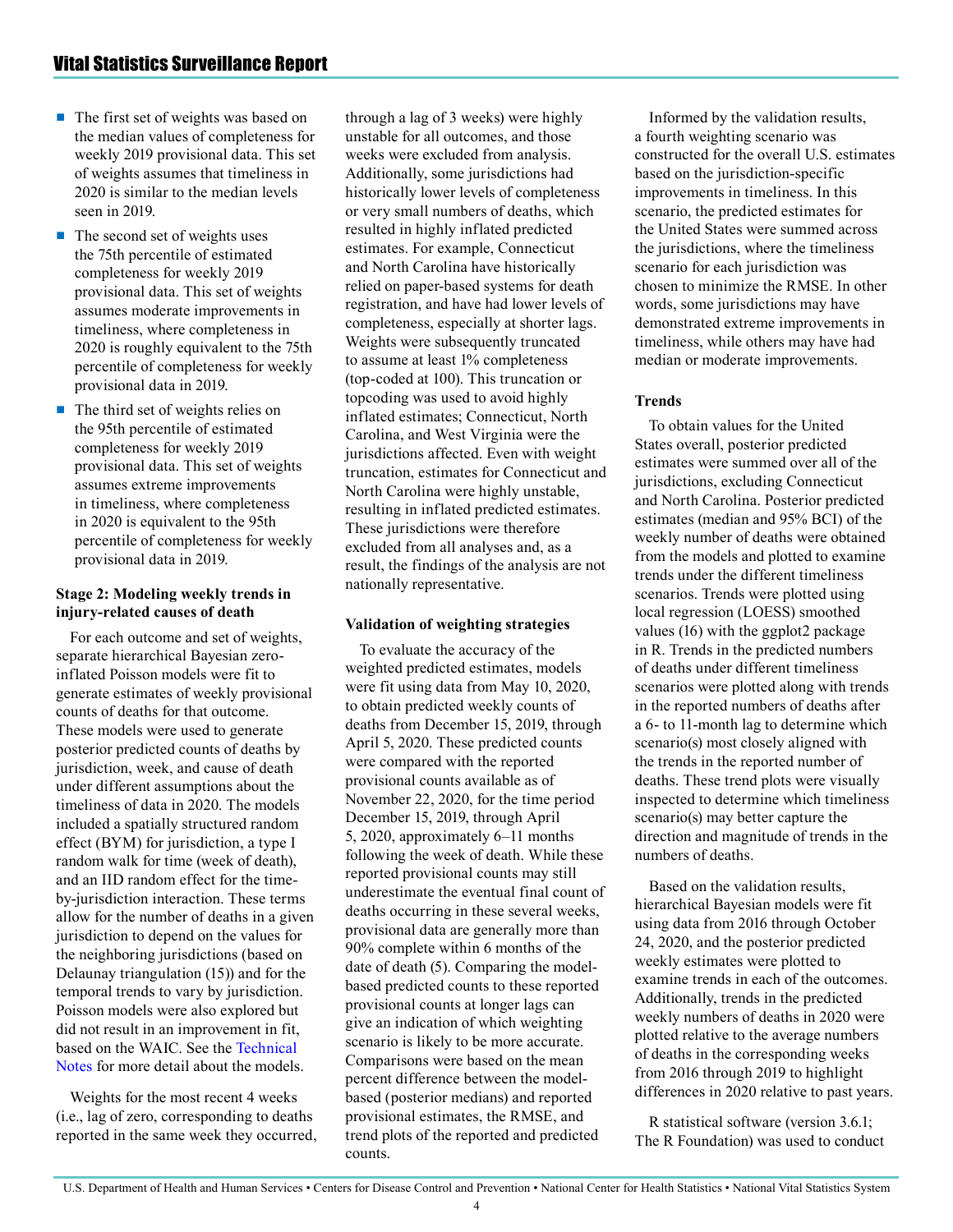<span id="page-4-0"></span>all analyses. Hierarchical Bayesian models were fit using R-INLA, which relies on Integrated Nested Laplace Approximation to approximate the posterior marginals of latent Gaussian models (17,18). More detail about the hierarchical Bayesian models can be found in the [Technical Notes](#page-13-0).

# **Results**

# **Validation**

#### **Drug overdose**

The results of the validation of the weighting strategies indicated that the scenario assuming that the timeliness of provisional data in 2020 was the same as the median levels in 2019 (first set of weights) resulted in predicted counts of deaths that were approximately 10.9% too high, on average, relative to the provisional counts observed on November 22, 2020. The scenario assuming that timeliness had improved moderately since 2019 (second set of weights) resulted in predicted counts that were 0.3% too high, on average.

The scenario assuming the largest improvements in timeliness resulted in predicted counts that were 9.5% too low, on average. The scenario allowing timeliness improvements to vary by jurisdiction resulted in predicted counts that were 4.0% too low, on average, but resulted in less week-toweek variability in the accuracy of the predicted counts (Table) with a smaller RMSE. [Figure 1](#page-6-0) shows the trends under different timeliness scenarios; the scenario allowing jurisdiction-specific improvements in timeliness most closely mirrored the trends in the reported counts. This is consistent with the results in the Table.

#### **Suicide**

The results of the validation of the weighting strategies indicated that the scenario assuming that the timeliness of provisional data in 2020 was the same as the median levels in 2019 (first set of weights) resulted in predicted counts of deaths that were approximately 2.1% too high, relative to the provisional counts observed on November 22, 2020. The scenario assuming that timeliness had

improved moderately since 2019 (second set of weights) resulted in predicted counts that were 1.1% too low and had the lowest RMSE. The scenario assuming the largest improvements in timeliness resulted in predicted counts that were 4.8% too low. The scenario where timeliness improvements varied by jurisdiction resulted in predicted counts that were 1.8% too high, on average, and had the second lowest RMSE (Table). [Figure 1 s](#page-6-0)hows the trends under different timeliness scenarios. The scenario allowing jurisdictionspecific improvements in timeliness was similar to the scenario assuming timeliness was the same as median levels in 2019; both were slightly higher than the trends assuming moderate improvements in timeliness, which tended to underestimate the counts in the most recent 8 weeks.

### **Transportation-related deaths**

The results of the validation of the weighting strategies indicated that the scenario assuming that the timeliness of provisional data in 2020 was the same as the median levels in 2019 (first set of

Table. Percent difference between reported weekly provisional counts of deaths (as of November 22, 2020) and initial predicted provisional counts (as of May 10, 2020) for drug overdose deaths, suicide, and transportation-related deaths, United States

| Lag (weeks)    | Week-ending<br>date of death  | Percent difference between predicted and<br>observed provisional counts by timeliness scenario |                         |                        |                                      |  |  |
|----------------|-------------------------------|------------------------------------------------------------------------------------------------|-------------------------|------------------------|--------------------------------------|--|--|
|                |                               | Median values for<br>2019                                                                      | Moderate<br>improvement | Extreme<br>improvement | Jurisdiction-specific<br>improvement |  |  |
|                |                               | Drug overdose                                                                                  |                         |                        |                                      |  |  |
| 20             | 12/15/2019                    | $-4.3$                                                                                         | $-6.0$                  | $-7.5$                 | $-6.5$                               |  |  |
| 19             | 12/22/2019                    | $-2.8$                                                                                         | $-4.8$                  | $-6.8$                 | $-5.5$                               |  |  |
| 18             | 12/29/2019                    | $-2.9$                                                                                         | $-5.8$                  | $-7.8$                 | $-6.6$                               |  |  |
| 17             | 1/5/2020                      | $-3.3$                                                                                         | $-6.1$                  | $-8.4$                 | $-6.8$                               |  |  |
| 16             | 1/12/2020                     | $-2.0$                                                                                         | $-5.5$                  | $-8.7$                 | $-6.8$                               |  |  |
| 15             | 1/19/2020                     | $-1.0$                                                                                         | $-5.4$                  | $-9.5$                 | $-7.1$                               |  |  |
| 14             | 1/26/2020                     | 0.1                                                                                            | $-4.3$                  | $-9.3$                 | $-6.1$                               |  |  |
| 13             | 2/2/2020                      | 4.5                                                                                            | $-0.9$                  | $-7.5$                 | $-3.7$                               |  |  |
| 12             | 2/9/2020                      | 3.6                                                                                            | $-3.9$                  | $-11.8$                | $-7.3$                               |  |  |
| 11             | 2/16/2020                     | 5.6                                                                                            | $-1.3$                  | $-9.0$                 | $-4.5$                               |  |  |
| 10             | 2/23/2020                     | 10.6                                                                                           | 1.8                     | $-6.7$                 | $-1.8$                               |  |  |
| 9              | 3/1/2020                      | 11.7                                                                                           | 0.7                     | $-9.7$                 | $-3.9$                               |  |  |
| 8              | 3/8/2020                      | 15.3                                                                                           | $-0.1$                  | $-13.9$                | $-5.7$                               |  |  |
| $\overline{7}$ | 3/15/2020                     | 11.6                                                                                           | $-4.0$                  | $-18.9$                | $-10.9$                              |  |  |
| 6              | 3/22/2020                     | 30.3                                                                                           | 7.9                     | $-12.5$                | $-2.0$                               |  |  |
| 5              | 3/29/2020                     | 45.8                                                                                           | 16.8                    | $-8.5$                 | 5.0                                  |  |  |
| 4              | 4/5/2020                      | 62.8                                                                                           | 26.6                    | $-4.8$                 | 12.1                                 |  |  |
| Overall        | Average percent<br>difference | 10.9                                                                                           | 0.3                     | $-9.5$                 | $-4.0$                               |  |  |
| Overall        | <b>RMSE</b>                   | 329                                                                                            | 134                     | 147                    | 97                                   |  |  |

U.S. Department of Health and Human Services • Centers for Disease Control and Prevention • National Center for Health Statistics • National Vital Statistics System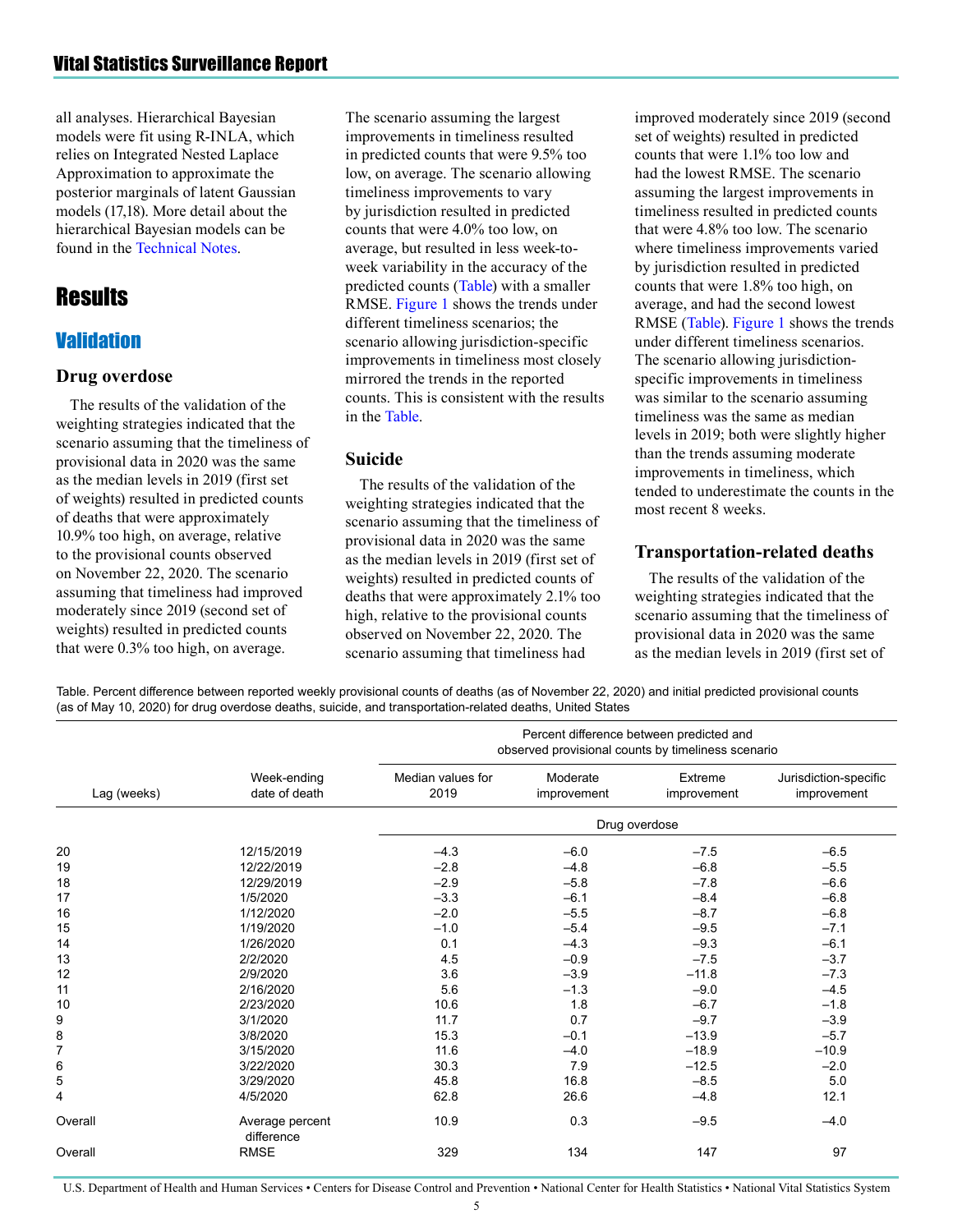Table. Percent difference between reported weekly provisional counts of deaths (as of November 22, 2020) and initial predicted provisional counts (as of May 10, 2020) for drug overdose deaths, suicide, and transportation-related deaths, United States—Con.

| Lag (weeks)    | Week-ending<br>date of death  | Percent difference between predicted and<br>observed provisional counts by timeliness scenario |                         |                        |                                      |  |  |
|----------------|-------------------------------|------------------------------------------------------------------------------------------------|-------------------------|------------------------|--------------------------------------|--|--|
|                |                               | Median values for<br>2019                                                                      | Moderate<br>improvement | Extreme<br>improvement | Jurisdiction-specific<br>improvement |  |  |
|                |                               | Suicide                                                                                        |                         |                        |                                      |  |  |
| 20             | 12/15/2019                    | $-2.8$                                                                                         | $-3.6$                  | $-4.0$                 | $-2.9$                               |  |  |
| 19             | 12/22/2019                    | 1.0                                                                                            | 0.3                     | $-0.1$                 | 1.2                                  |  |  |
| 18             | 12/29/2019                    | 1.4                                                                                            | 0.6                     | 0.3                    | 1.7                                  |  |  |
| 17             | 1/5/2020                      | $-4.5$                                                                                         | $-5.6$                  | $-5.9$                 | $-4.6$                               |  |  |
| 16             | 1/12/2020                     | 0.2                                                                                            | $-1.2$                  | $-2.2$                 | $-0.2$                               |  |  |
| 15             | 1/19/2020                     | $-2.3$                                                                                         | $-3.6$                  | $-4.6$                 | $-2.4$                               |  |  |
| 14             | 1/26/2020                     | 1.8                                                                                            | 0.3                     | $-1.4$                 | 1.4                                  |  |  |
| 13             | 2/2/2020                      | 0.4                                                                                            | $-1.9$                  | $-4.5$                 | 0.2                                  |  |  |
| 12             | 2/9/2020                      | 4.6                                                                                            | 1.5                     | $-2.1$                 | 4.2                                  |  |  |
| 11             | 2/16/2020                     | 5.3                                                                                            | 1.5                     | $-4.3$                 | 5.3                                  |  |  |
| 10             | 2/23/2020                     | 10.7                                                                                           | 8.0                     | $-0.5$                 | 10.3                                 |  |  |
| 9              | 3/1/2020                      | 11.1                                                                                           | 6.9                     | $-1.0$                 | 10.6                                 |  |  |
| 8              | 3/8/2020                      | $-1.7$                                                                                         | $-5.8$                  | $-10.4$                | $-2.2$                               |  |  |
| $\overline{7}$ |                               | $-1.8$                                                                                         | $-6.6$                  | $-11.4$                | $-2.0$                               |  |  |
| $\,6$          | 3/15/2020                     | 1.4                                                                                            | $-4.2$                  |                        |                                      |  |  |
|                | 3/22/2020                     |                                                                                                |                         | $-9.9$                 | 0.6                                  |  |  |
| 5              | 3/29/2020                     | 5.9                                                                                            | $-2.0$                  | $-8.9$                 | 5.1                                  |  |  |
| 4              | 4/5/2020                      | 5.8                                                                                            | $-3.4$                  | $-11.5$                | 5.0                                  |  |  |
| Overall        | Average percent<br>difference | 2.1                                                                                            | $-1.1$                  | $-4.8$                 | 1.8                                  |  |  |
|                | <b>RMSE</b>                   | 41                                                                                             | 36                      | 54                     | 39                                   |  |  |
| Overall        |                               |                                                                                                |                         |                        |                                      |  |  |
|                |                               | Transportation                                                                                 |                         |                        |                                      |  |  |
| 20             | 12/15/2019                    | 0.3                                                                                            | $-0.2$                  | $-0.2$                 | 0.1                                  |  |  |
| 19             | 12/22/2019                    | $-0.3$                                                                                         | $-1.2$                  | $-1.5$                 | $-0.5$                               |  |  |
| 18             | 12/29/2019                    | $-1.5$                                                                                         | $-2.7$                  | $-3.2$                 | $-1.5$                               |  |  |
| 17             | 1/5/2020                      | $-2.2$                                                                                         | $-3.1$                  | $-3.4$                 | $-2.3$                               |  |  |
| 16             | 1/12/2020                     | 0.5                                                                                            | 0.1                     | $-0.4$                 | 0.5                                  |  |  |
| 15             | 1/19/2020                     | $-1.1$                                                                                         | $-2.3$                  | $-3.4$                 | $-0.4$                               |  |  |
| 14             | 1/26/2020                     | 1.0                                                                                            | $-0.5$                  | $-1.7$                 | 1.6                                  |  |  |
| 13             | 2/2/2020                      | 3.1                                                                                            | 1.4                     | $-0.6$                 | 3.3                                  |  |  |
| 12             | 2/9/2020                      | 0.7                                                                                            | $-2.3$                  | $-5.4$                 | 0.4                                  |  |  |
| 11             | 2/16/2020                     | 6.6                                                                                            | 3.7                     | $-0.3$                 | 6.4                                  |  |  |
| 10             | 2/23/2020                     | 4.2                                                                                            | 0.9                     | $-4.7$                 | 3.8                                  |  |  |
| 9              | 3/1/2020                      | 5.1                                                                                            | 1.7                     | $-3.7$                 | 4.6                                  |  |  |
| 8              | 3/8/2020                      | $-0.9$                                                                                         | $-4.4$                  | $-8.9$                 | $-1.0$                               |  |  |
| 7              | 3/15/2020                     | $-0.2$                                                                                         | $-4.2$                  | $-9.1$                 | $-0.4$                               |  |  |
| 6              | 3/22/2020                     | 0.8                                                                                            | $-3.5$                  | $-8.4$                 | 0.1                                  |  |  |
| 5              | 3/29/2020                     | 1.2                                                                                            | $-4.7$                  | $-11.4$                | 0.2                                  |  |  |
| 4              | 4/5/2020                      | 12.2                                                                                           | 3.7                     | $-5.0$                 | 11.3                                 |  |  |
|                |                               |                                                                                                |                         |                        |                                      |  |  |
| Overall        | Average percent<br>difference | 1.7                                                                                            | $-1.0$                  | $-4.2$                 | 1.4                                  |  |  |
| Overall        | <b>RMSE</b>                   | 24                                                                                             | 19                      | 36                     | 22                                   |  |  |

NOTES: Root mean squared error (RMSE) was calculated as the square root of the mean of the squared differences between the predicted and reported counts. Under the jurisdiction-specific improvement scenario, the most accurate timeliness scenario was selected for each jurisdiction separately, based on the lowest RMSE; estimates for the United States overall were then summed across the jurisdictions (excluding Connecticut and North Carolina), each with varying improvements in timeliness.

SOURCE: National Center for Health Statistics, National Vital Statistics System, December 2019 to April 2020.

weights) resulted in predicted counts of deaths that were approximately 1.7% too high, relative to the provisional counts observed on November 22, 2020. The scenario assuming that timeliness had improved moderately since 2019 (second set of weights) resulted in predicted

counts that were 1.0% too low and had the lowest RMSE. The scenario assuming the largest improvements in timeliness resulted in predicted counts that were 4.2% too low. The scenario where timeliness improvements varied by jurisdiction resulted in predicted

counts that were 1.4% too high, on average, with the second lowest RMSE [\(Table\).](#page-4-0) [Figure 1](#page-6-0) shows the trends under different timeliness scenarios; the scenario allowing jurisdiction-specific improvements in timeliness was similar to the scenario assuming timeliness

U.S. Department of Health and Human Services • Centers for Disease Control and Prevention • National Center for Health Statistics • National Vital Statistics System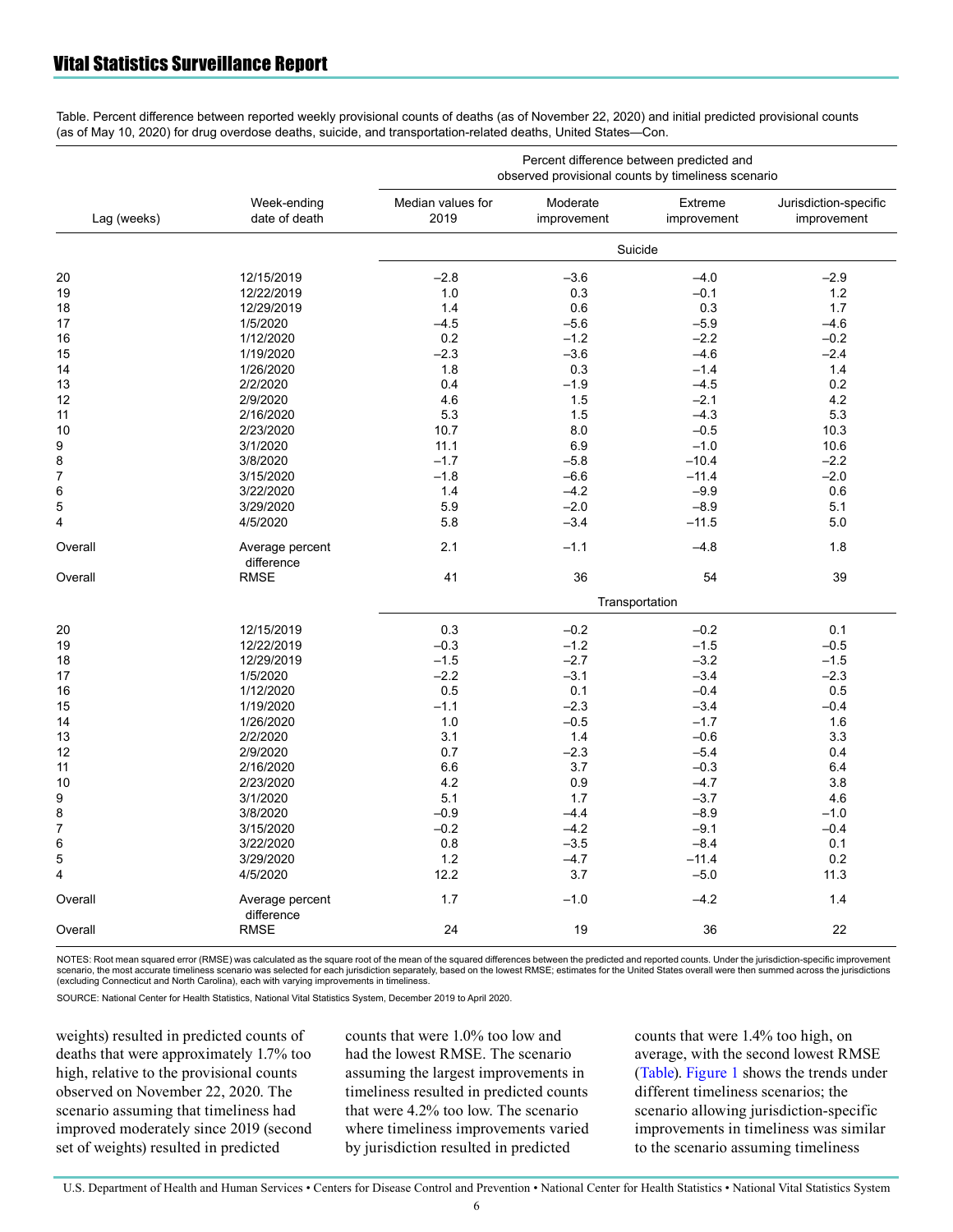<span id="page-6-0"></span>Figure 1. Comparison of reported and predicted counts of drug overdose, suicide, and transportation-related deaths under different timeliness scenarios



was the same as median levels in 2019; both were slightly higher than the trends assuming moderate improvements in timeliness, which tended to underestimate the counts in the most recent 8 weeks.

Overall, the validation suggested moderate improvement in timeliness for drug overdose deaths, but smaller improvements in timeliness for suicide and transportation-related deaths in early 2020. Less variability was observed between the various timeliness scenarios for suicide and transportationrelated deaths than was observed for drug overdose deaths, particularly at shorter lags. The trends based on jurisdiction-specific improvements in timeliness more closely mirrored the observed counts for drug overdose deaths and had the lowest RMSE. For suicide and transportation-related deaths, estimates based on jurisdictionspecific improvements in timeliness or moderate improvements in timeliness resulted in similar RMSEs and average percent differences, with the moderate improvements in timeliness scenario slightly outperforming the jurisdictionspecific timeliness scenario. However, accounting for jurisdiction-specific improvements in timeliness appeared to better capture the more recent temporal trends (Figure 1). Thus, for consistency, trends in the predicted numbers of deaths reported below are based on the estimates allowing jurisdiction-specific improvements in timeliness. [Supplemental Figures I—III](#page-14-0)  (see [Technical Notes\)](#page-13-0) show the predicted estimates under different timeliness scenarios by jurisdiction and outcome relative to the observed counts from November 22, 2020.

# **Trends**

Based on the validation, hierarchical Bayesian models assuming jurisdictionspecific improvements in timeliness were fit for each outcome, and the posterior predicted number of deaths from 2016 through October 24, 2020, were plotted to examine trends over the past several years. Additionally, trends

U.S. Department of Health and Human Services • Centers for Disease Control and Prevention • National Center for Health Statistics • National Vital Statistics System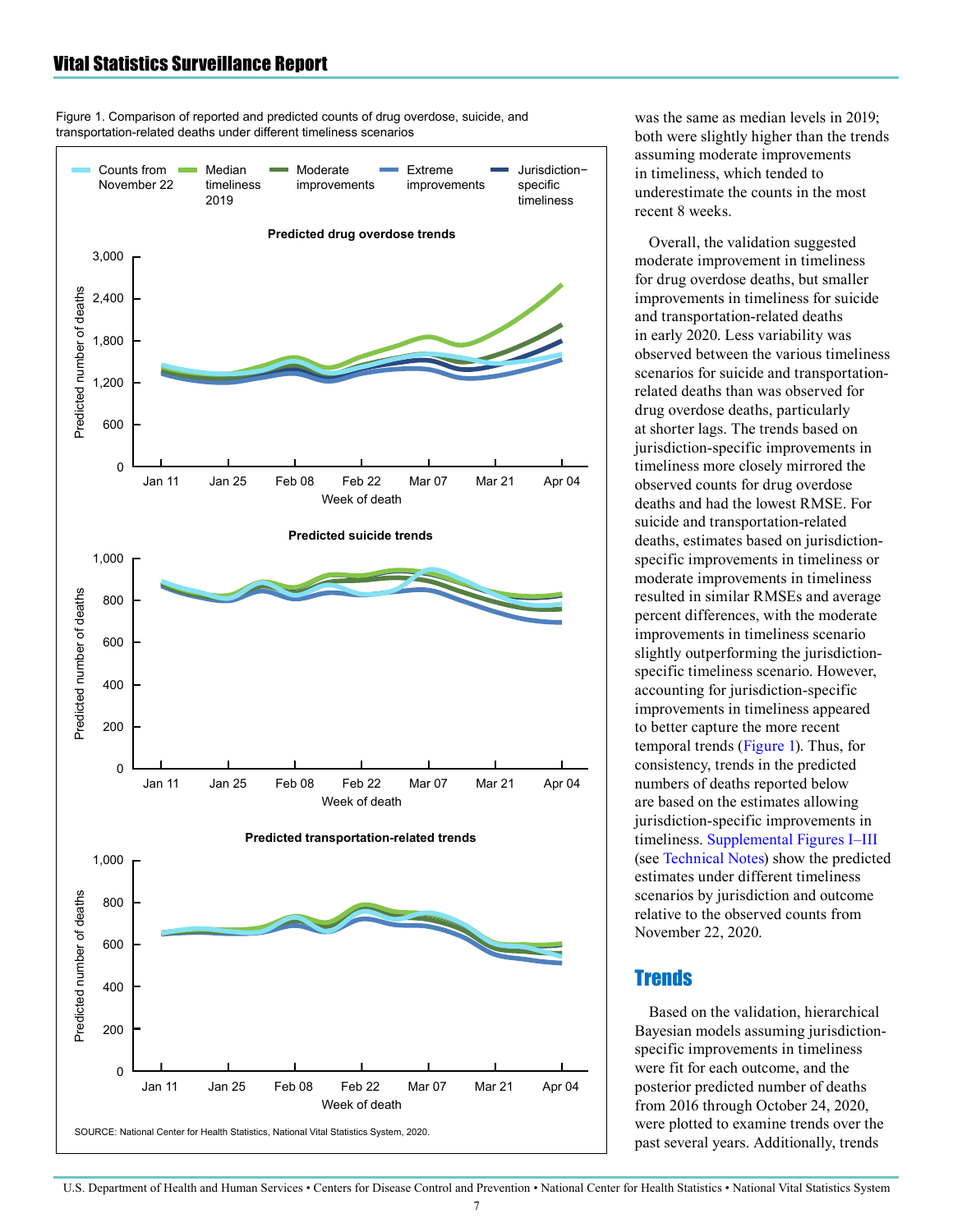in the predicted weekly numbers of deaths in 2020 were plotted relative to the average numbers of deaths in the corresponding weeks from 2016 through 2019 to highlight differences in 2020 relative to past years.

#### **Drug overdose**

Looking at the trends in the predicted weekly numbers of drug overdose deaths since 2016, the predicted counts have been increasing since early 2019. These increases appear to have accelerated since February 2020 and may have declined in more recent months (Figure 2). [Figure 3](#page-8-0) displays the weekly predicted counts in 2020, assuming jurisdiction-specific improvements in timeliness since 2019, relative to the average counts in the same weeks of 2016—2019 combined.

#### **Suicide**

Looking at the trends in the weekly numbers of suicide deaths since 2016, strong seasonal patterns were evident

with the numbers highest in the middle of the year and lowest in winter months [\(Figure 4](#page-8-0)). [Figure 5 d](#page-9-0)isplays the weekly predicted counts in 2020, assuming jurisdiction-specific improvements in timeliness, relative to the average counts in the same weeks of 2016—2019 combined. Predicted weekly numbers of suicide deaths were similar to historic levels in early 2020, then declined from March through June, and remain slightly lower than historic levels in more recent months.

#### **Transportation**

Looking at the trends in the weekly numbers of transportation-related deaths since 2016, strong seasonal patterns were evident with the numbers highest in the middle of the year and lowest in winter months [\(Figure 6\)](#page-9-0). [Figure 7](#page-10-0) displays the weekly predicted counts in 2020, assuming jurisdiction-specific improvements in timeliness, relative to the average counts in the same weeks of 2016—2019 combined. Predicted weekly

numbers of transportation-related deaths were similar to historic levels in early 2020, then declined from March through April, and increased in more recent months.

Jurisdiction-specific trends can be seen i[n Supplemental Figures IV—VI](#page-17-0) (see [Technical Notes\)](#page-13-0).

# **Discussion**

This report develops and describes nowcasting methods to estimate recent trends in deaths due to external causes, accounting for reporting delays and potential improvements in timeliness since 2019. The accuracy of estimated trends in external causes of death is dependent on how timeliness has changed over time, including since the COVID-19 pandemic. The validation analysis suggests that timeliness has improved since 2019, with larger improvements for drug overdose deaths than for suicide and transportationrelated deaths. For all outcomes, the

Figure 2. Trends in predicted weekly numbers of drug overdose deaths: United States, 2016–October 24, 2020



U.S. Department of Health and Human Services • Centers for Disease Control and Prevention • National Center for Health Statistics • National Vital Statistics System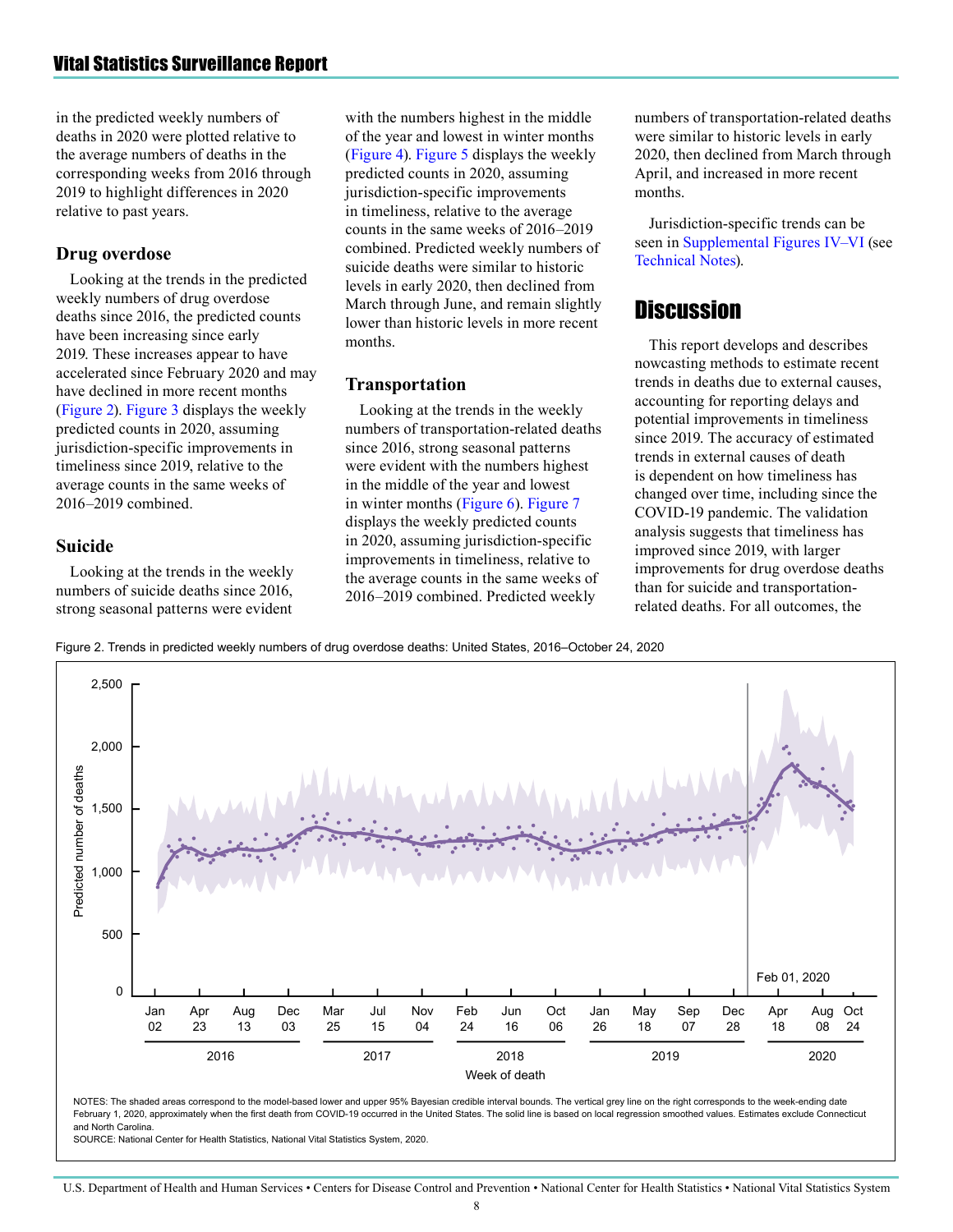

<span id="page-8-0"></span>Figure 3. Weekly predicted counts of drug overdose deaths: United States, 2016–2019 and 2020

SOURCE: National Center for Health Statistics, National Vital Statistics System, 2020.



Figure 4. Trends in predicted weekly numbers of suicide deaths: United States, 2016–October 24, 2020

NOTES: The shaded areas correspond to the model-based lower and upper 95% Bayesian credible interval bounds. The vertical grey line on the right corresponds to the week-ending date February 1, 2020, approximately when the first death from COVID-19 occurred in the United States. The solid line is based on local regression smoothed values. Estimates exclude Connecticut and North Carolina.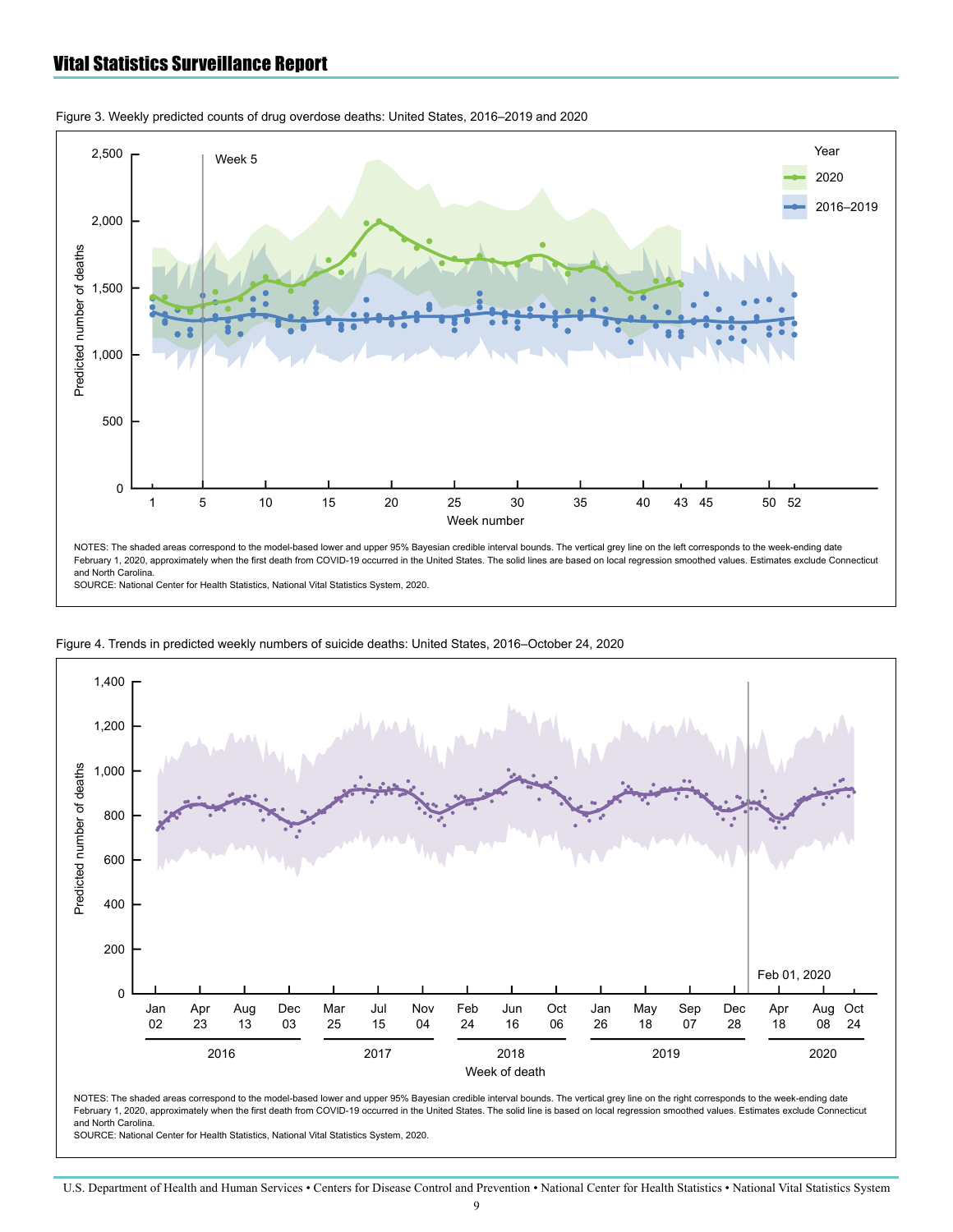

<span id="page-9-0"></span>Figure 5. Weekly predicted counts of suicide deaths: United States, 2016–2019 and 2020

SOURCE: National Center for Health Statistics, National Vital Statistics System, 2020.



Figure 6. Trends in predicted weekly numbers of transportation-related deaths: United States, 2016–October 24, 2020

NOTES: The shaded areas correspond to the model-based lower and upper 95% Bayesian credible interval bounds. The vertical grey line on the right corresponds to the week-ending date February 1, 2020, approximately when the first death from COVID-19 occurred in the United States. The solid line is based on local regression smoothed values. Estimates exclude Connecticut and North Carolina.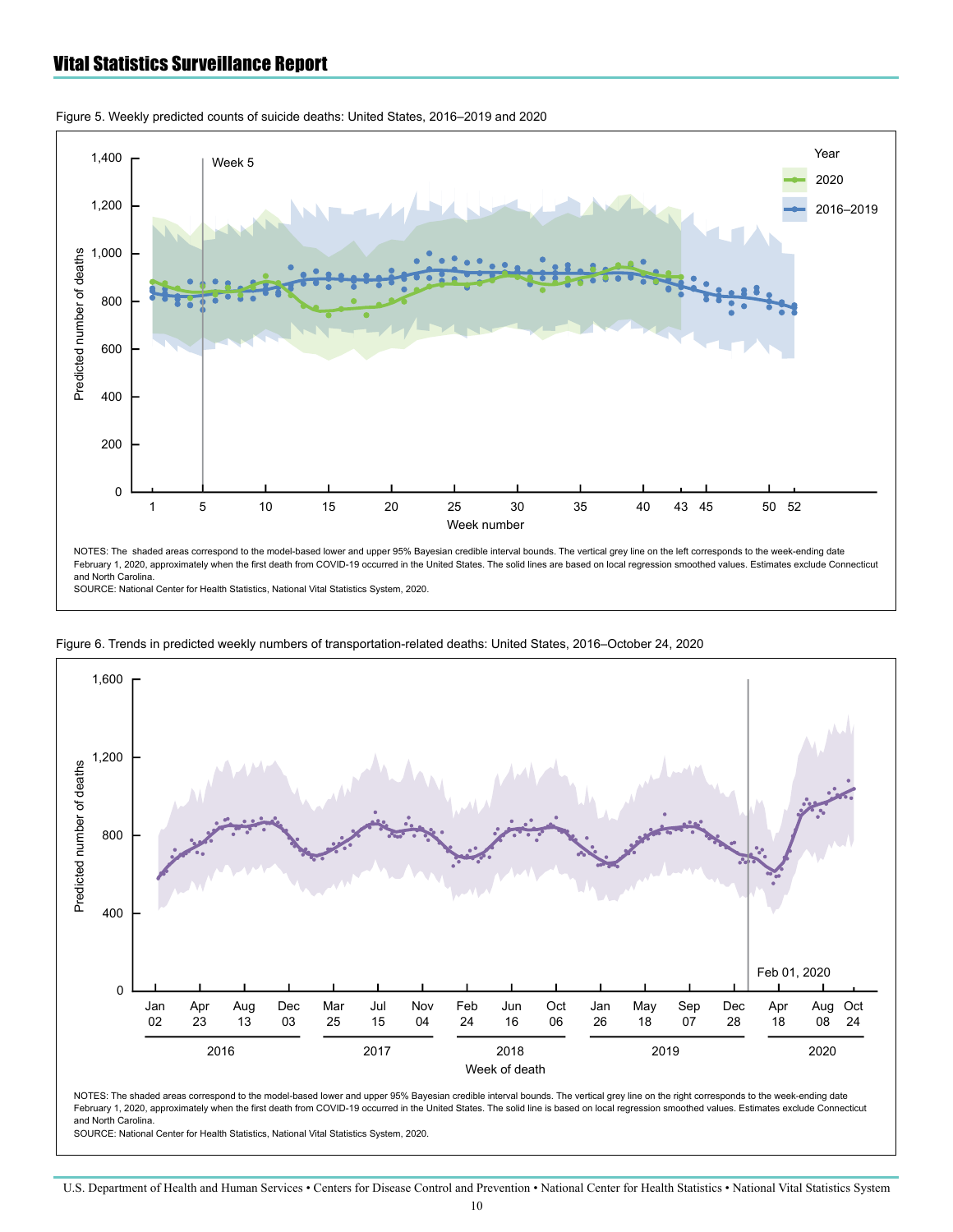

<span id="page-10-0"></span>Figure 7. Weekly predicted counts of transportation-related deaths: United States, 2016–2019 and 2020

scenario assuming that timeliness was similar in 2020 to median levels in 2019 resulted in predicted estimates that were too large, on average, relative to the reported counts 6—11 months later, when counts should be nearly complete. Accounting for jurisdictionspecific improvements in timeliness, predicted provisional counts as of May 10, 2020, were, on average, within 4.0%, 1.8%, and 1.4% of eventual reported counts for drug overdose, suicide, and transportation-related deaths, respectively. However, it is possible that provisional data for those weeks are still incomplete, and that the degree of difference will change as more data are received. There may have also been improvements in timeliness since April or May 2020, which would lead to the weighted estimates being too high in recent months. There have been substantial investments in improving the timeliness of drug overdose death data over the past few years (4,7), and it is unclear how the pace of these improvements may have changed

since the beginning of the pandemic. Although little evidence supports this to date, decreases in timeliness may have occurred in some jurisdictions. For example, timeliness may have been affected in jurisdictions with large numbers of deaths from COVID-19, which created additional burdens on local death investigation and registration systems.

Results of this analysis suggest that after accounting for reporting delays and improvements in timeliness in 2020 relative to 2019, weekly numbers of drug overdose deaths have increased since early 2019 through May 2020, with the rate of increase potentially accelerating from February to May 2020. Weekly counts may have declined since May, though there is a greater amount of uncertainty associated with recent estimates both because the provisional data are less complete, and it is unknown how timeliness may have changed in more recent months. Trends in suicide deaths appear to have potentially

declined or remained stable relative to past years. Trends in transportationrelated deaths, the majority of which are motor vehicle traffic deaths (94%), initially declined in March but then increased from April through June. Importantly, the magnitude and direction of these recent trend estimates depend on how timeliness has changed in recent months. For example, if timeliness has improved to a larger extent in recent months, the recent trends will be overestimated. If timeliness has worsened, then recent trends may be underestimated. The degree to which timeliness may have changed throughout 2020 will not be known until data are finalized in late 2021.

The findings from the nowcasting estimates mirror observational information in recent reports. For example, the American Medical Association published an issue brief highlighting reports of increases in opioid-related overdose during the COVID-19 pandemic, including reports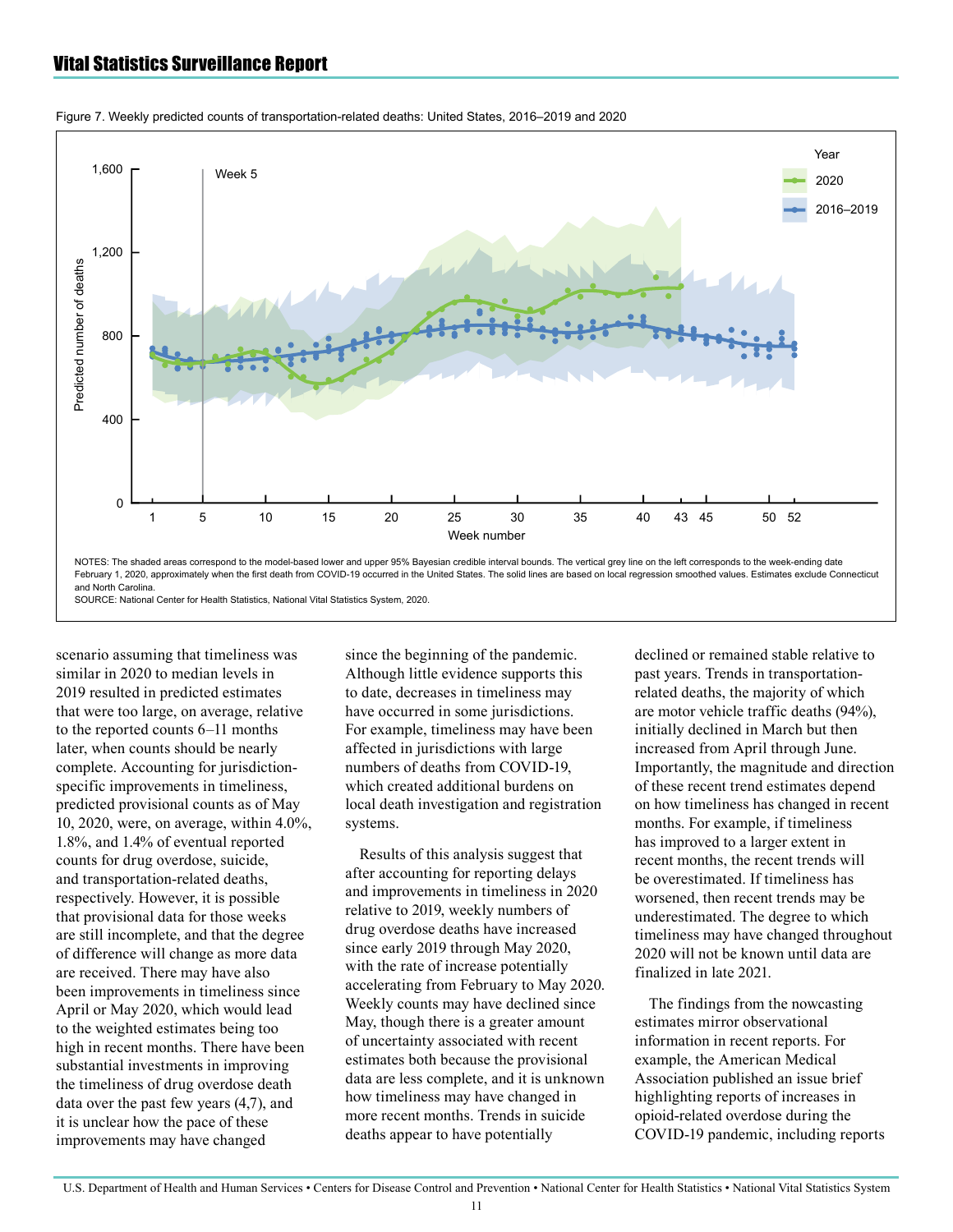from individual states (19). A study from Kentucky reported an increase in emergency medical services encounters for opioid overdose prior to and after stay-at-home orders were placed in Kentucky for COVID-19 (20). A study of data from Massachusetts found no increases in suicide deaths from March 2020 through May 2020 (21). A report from the National Safety Council based on data from all 50 states indicated that the fatality rate per miles driven in May 2020, when much of the country was in lockdown from the pandemic, increased 23.5% compared with the previous year, despite a 25.5% decrease in vehicle miles driven compared with the year prior. Overall, the mileage death rate per 100 million vehicle miles driven was 1.47 in May 2020 compared with 1.19 in 2019 (22).

This analysis has several limitations. First, the timeliness of provisional death certificate data varies by jurisdiction and over time. Many jurisdictions responded to the pandemic by submitting data more frequently or expanding their use of electronic death registration systems. Conversely, data for a few jurisdictions may have been more delayed due to staffing challenges, data processing disruptions, coding delays, and other factors. Recent changes in timeliness will likely not be apparent until provisional data are more complete, typically 6 to 9 months or more after the date of death. Second, it is possible that improvements to timeliness have occurred at shorter lags, but not necessarily at longer lags. Thus, the scenarios examined may not necessarily be accurate if improvements in timeliness have occurred at shorter lags only. The scenarios explored in this report assumed fixed levels of improvement across time. Third, the hierarchical Bayesian models smooth extreme values by borrowing strength over neighboring states and over time. Thus, the predicted values may shrink extreme counts, especially where data are sparse. When evaluating the impact of the pandemic on these outcomes, estimates may be affected by this smoothing or shrinkage. Fourth, estimates for the United States overall

do not include data from Connecticut and North Carolina. With additional improvements in timeliness, it is possible that provisional data for Connecticut and North Carolina may be available for inclusion in the future. Finally, while the initial predicted counts from certain models were within, on average, 5% of the eventual reported counts for the United States overall, there is likely a much wider degree of variability across jurisdictions. Ongoing evaluations of the timeliness and accuracy of predicted counts by jurisdiction will help to inform future adjustments to the nowcasting methods and facilitate a better understanding of the accuracy and uncertainty of the predicted provisional counts.

# **Conclusions**

Applying nowcasting methods to estimate trends in drug overdose, suicide, and transportation-related deaths, accounting for reporting lags, allows for more timely publication of provisional death counts. These modelbased provisional estimates can be used to better understand the potential impact of the COVID-19 pandemic on injuryrelated causes of death under different scenarios about the change in timeliness. The accuracy of these provisional estimates depends on the assumptions made regarding how timeliness has changed since the beginning of the pandemic. While various models were fit to explore possible changes in timeliness, the true patterns in reporting lags will not be known until data are finalized, typically 11—12 months following the end of the data year.

# References

1. Murphy SL, Xu JQ, Kochanek KD, Arias E, Tejada-Vera B. Deaths: Final data for 2018. National Vital Statistics Reports; vol 69 no 13. Hyattsville, MD: National Center for Health Statistics. 2020. Available from: [https://www.cdc.gov/nchs/](https://www.cdc.gov/nchs/data/nvsr/nvsr69/nvsr69-13-508.pdf) [data/nvsr/nvsr69/nvsr69-13-508.pdf](https://www.cdc.gov/nchs/data/nvsr/nvsr69/nvsr69-13-508.pdf).

- 2. National Center for Health Statistics. National Vital Statistics System, Rapid Release Program. Quarterly provisional estimates for selected indicators of mortality, 2018—Quarter 2, 2020. Available from: [https://](https://www.cdc.gov/nchs/nvss/vsrr/mortality.htm) [www.cdc.gov/nchs/nvss/vsrr/](https://www.cdc.gov/nchs/nvss/vsrr/mortality.htm) [mortality.htm](https://www.cdc.gov/nchs/nvss/vsrr/mortality.htm).
- 3. Provisional drug overdose death counts. National Center for Health Statistics. National Vital Statistics System, Vital Statistics Rapid Release Program. 2020. Available from: [https://www.cdc.gov/nchs/](https://www.cdc.gov/nchs/nvss/vsrr/drug-overdose-data.htm) [nvss/vsrr/drug-overdose-data.htm.](https://www.cdc.gov/nchs/nvss/vsrr/drug-overdose-data.htm)
- 4. Spencer MR, Ahmad F. Timeliness of death certificate data for mortality surveillance and provisional estimates. Vital Statistics Rapid Release; no 1. Hyattsville, MD: National Center for Health Statistics. January 2017. Available from: [https://www.cdc.gov/nchs/data/vsrr/](https://www.cdc.gov/nchs/data/vsrr/report001.pdf) [report001.pdf.](https://www.cdc.gov/nchs/data/vsrr/report001.pdf)
- 5. Ahmad FB, Dokpesi P, Escobedo L, Rossen L. Timeliness of death certificate data by sex, age, and geography. Vital Statistics Rapid Release; no 9. Hyattsville, MD: National Center for Health Statistics. June 2020. Available from: [https://](https://www.cdc.gov/nchs/data/vsrr/vsrr009-508.pdf) [www.cdc.gov/nchs/data/vsrr/](https://www.cdc.gov/nchs/data/vsrr/vsrr009-508.pdf) [vsrr009-508.pdf.](https://www.cdc.gov/nchs/data/vsrr/vsrr009-508.pdf)
- 6. Rossen LM, Ahmad FB, Spencer MR, Warner M, Sutton P. Methods to adjust provisional counts of drug overdose deaths for underreporting. Vital Statistics Rapid Release; no 6. Hyattsville, MD: National Center for Health Statistics. August 2018. Available from: [https://www.cdc.](https://www.cdc.gov/nchs/data/vsrr/report006.pdf) [gov/nchs/data/vsrr/report006.pdf](https://www.cdc.gov/nchs/data/vsrr/report006.pdf).
- 7. Ahmad FB, Spencer MR. Timeliness of death certificate data for suicides. Vital Statistics Rapid Release; no 3. Hyattsville, MD: National Center for Health Statistics. April 2018. Available from: [https://www.cdc.](https://www.cdc.gov/nchs/data/vsrr/report003.pdf) [gov/nchs/data/vsrr/report003.pdf](https://www.cdc.gov/nchs/data/vsrr/report003.pdf).
- 8. Rossen LM, Womack LS, Spencer MR, Ahmad FB. Timeliness of infant death data for infant mortality surveillance and quarterly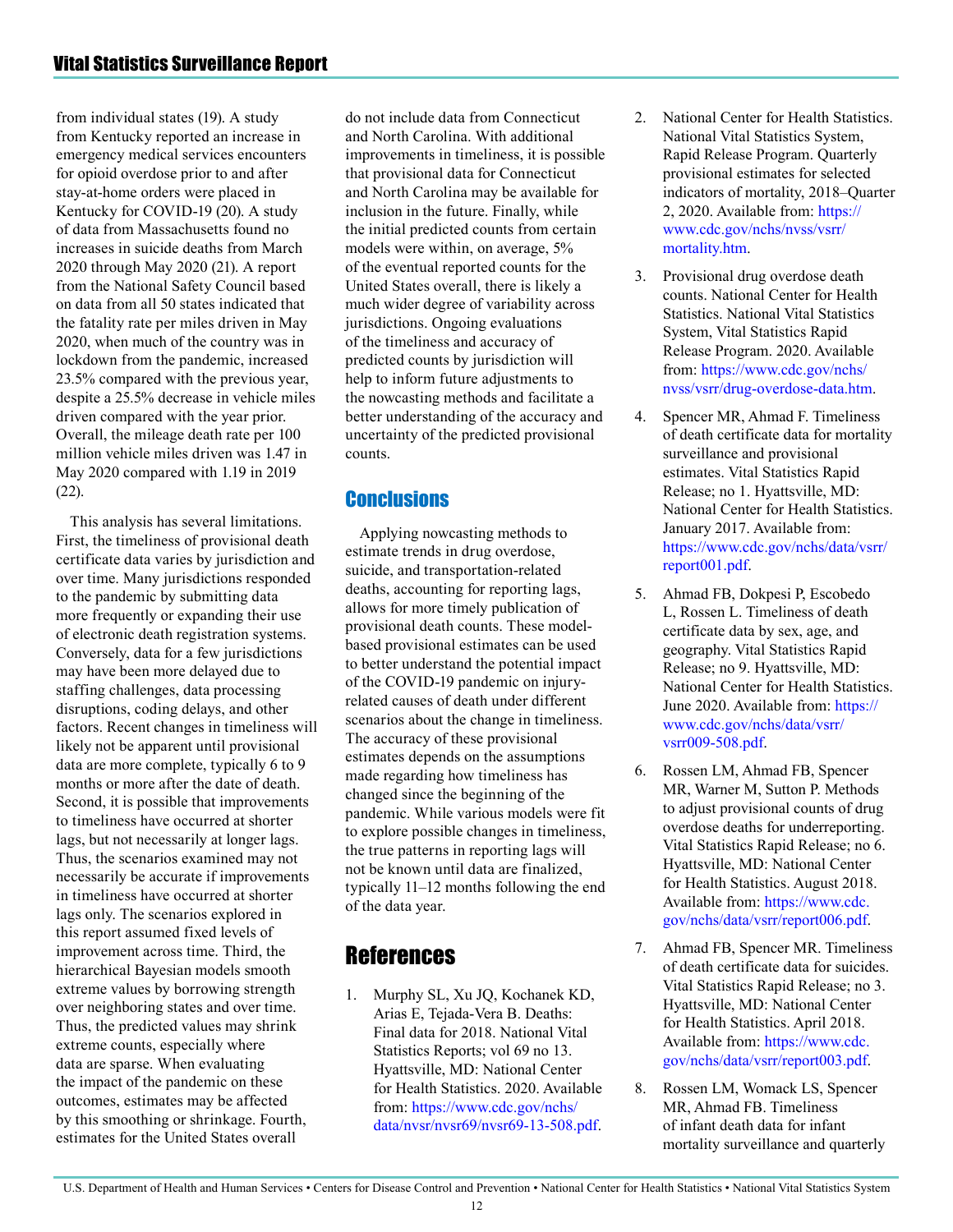provisional estimates. Vital Statistics Rapid Release; no 5. Hyattsville, MD: National Center for Health Statistics. June 2018. Available from: [https://www.cdc.gov/nchs/data/vsrr/](https://www.cdc.gov/nchs/data/vsrr/report005.pdf) [report005.pdf.](https://www.cdc.gov/nchs/data/vsrr/report005.pdf)

- 9. National Center for Health Statistics. National Vital Statistics System, Rapid Release Program. COVID-19 death data and resources. Available from: [https://www.cdc.gov/nchs/](https://www.cdc.gov/nchs/nvss/covid-19.htm) [nvss/covid-19.htm](https://www.cdc.gov/nchs/nvss/covid-19.htm).
- 10. Green HK, Andrews NJ, Bickler G, Pebody RG. Rapid estimation of excess mortality: Nowcasting during the heatwave alert in England and Wales in June 2011. J Epidemiol Community Health 66:866—8. 2012.
- 11. Nunes B, Natario I, Carvalho ML. Nowcasting influenza epidemics using non-homogeneous hidden Markov models. Statist Med 32:2643—60. 2013.
- 12. Bastos LS, Economou T, Gomes MFC, Villeia DA, Coelho FC, Cruz OG, et al. A modelling approach for correcting reporting delays in disease surveillance data. Stat Med 38(22):4363—77. 2019.
- 13. Besag J, York J, Mollié A. Bayesian image restoration, with two applications in spatial statistics. Ann Instit Stat Math 43(1):1—20. 1991.
- 14. Watanabe S. A widely applicable Bayesian information criterion. J Mach Learn Res 14:867—97. 2013.
- 15. Lee DT, Schacter BJ. Two algorithms for constructing a Delaunay triangulation. Int J Computer Information Sciences 9(3):219—42. 1980.
- 16. Cleveland WS, Grosse E, Shyu WM. Chapter 8. Local regression models. In: Chambers SJM and Hastie T, editors. Statistical models in S. Chapman & Hall/CRC. 309—73. 1992.
- 17. Khan D, Rossen LM, Hedegaard H, Warner M. A Bayesian spatial and temporal modeling approach to mapping geographic variation

in mortality rates for subnational areas with R-INLA. J Data Sci 16(1):147—82. 2018.

- 18. Rue H, Martino S, Chopin N. Approximate Bayesian inference for latent gaussian models by using integrated nested laplace approximations. J R Stat Soc Series B 71(2):319—92. 2009.
- 19. American Medical Association. Issue brief: Reports of increases in opioidand other drug-related overdose and other concerns during COVID pandemic. 2020. Available from: [https://www.ama-assn.org/system/](https://www.ama-assn.org/system/files/2020-09/issue-brief-increases-in-opioid-related-overdose.pdf) [files/2020-09/issue-brief-increases](https://www.ama-assn.org/system/files/2020-09/issue-brief-increases-in-opioid-related-overdose.pdf)[in-opioid-related-overdose.pdf](https://www.ama-assn.org/system/files/2020-09/issue-brief-increases-in-opioid-related-overdose.pdf).
- 20. Slavova S, Rock P, Bush HM, Quesinberry D, Walsh SL. Signal of increased opioid overdose during COVID-19 from emergency medical services data. Drug Alcohol Depend 214(9):108176. 2020.
- 21. Faust JS, Shah SB, Du C, Li SX, Lin Z, Krumholz HM. Suicide deaths during the stay-at-home advisory in Massachusetts. medRxiv 2020. Available from: [https://www.](https://www.medrxiv.org/content/10.1101/2020.10.20.20215343v1) [medrxiv.org/content/10.1101/2020.1](https://www.medrxiv.org/content/10.1101/2020.10.20.20215343v1) [0.20.20215343v1](https://www.medrxiv.org/content/10.1101/2020.10.20.20215343v1).
- 22. National Safety Council. Motor vehicle fatality rates rose 23.5% in May, despite quarantines. 2020. Available from: [https://www.nsc.](https://www.nsc.org/in-the-newsroom/motor-vehicle-fatality-rates-rose-235-in-may-despite-quarantines) [org/in-the-newsroom/motor-vehicle](https://www.nsc.org/in-the-newsroom/motor-vehicle-fatality-rates-rose-235-in-may-despite-quarantines)[fatality-rates-rose-235-in-may](https://www.nsc.org/in-the-newsroom/motor-vehicle-fatality-rates-rose-235-in-may-despite-quarantines)[despite-quarantines.](https://www.nsc.org/in-the-newsroom/motor-vehicle-fatality-rates-rose-235-in-may-despite-quarantines)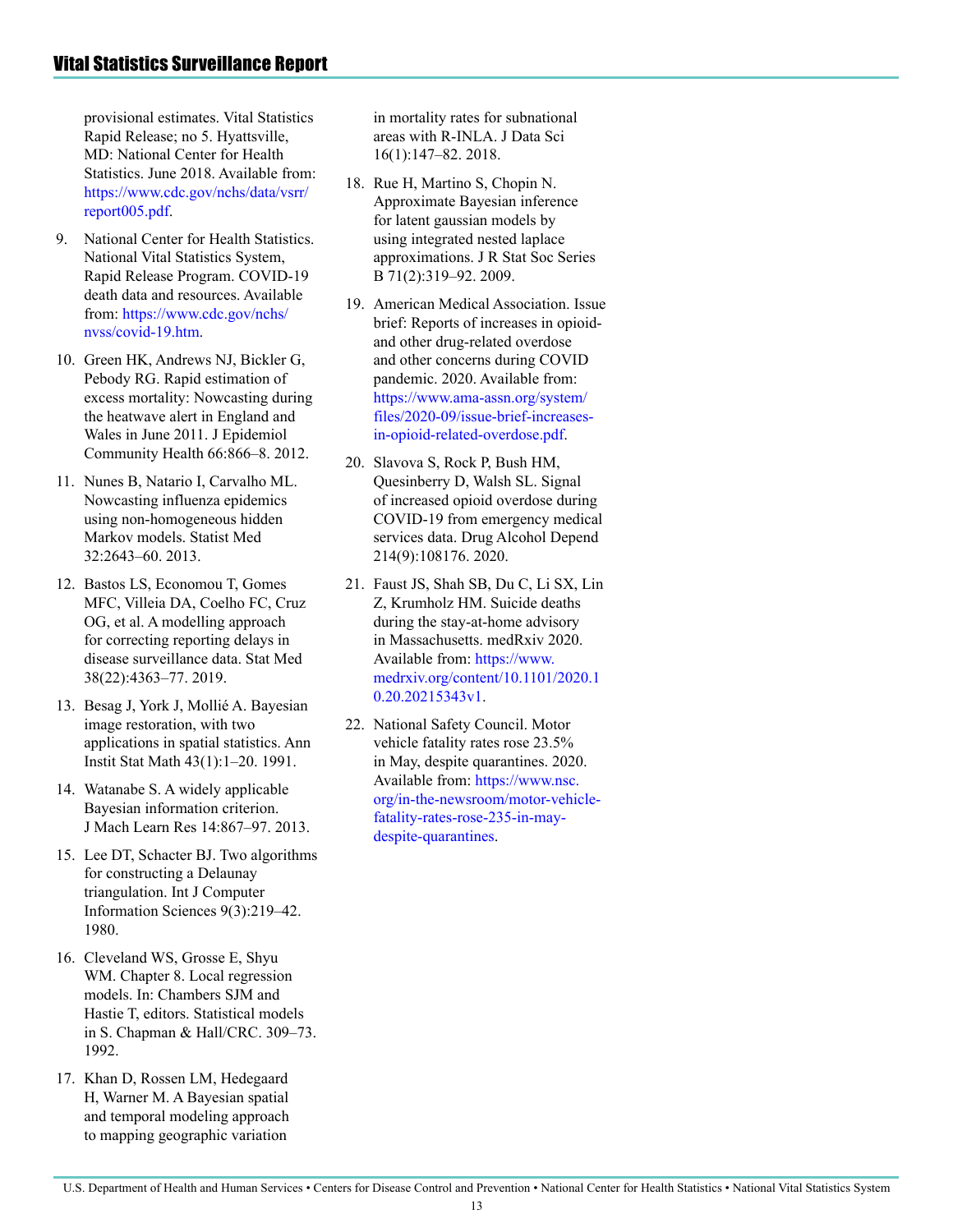# <span id="page-13-0"></span>Technical Notes

# Hierarchical spatial model specification

All hierarchical Bayesian models were fit via Integrated Nested Laplace Approximation (INLA) in R ([https://www.r-inla.org/\)](https://www.r-inla.org/).

### **Estimating completeness of provisional data**

Completeness of provisional counts,  $y_{t,d,s}$ , relative to final counts,  $n_{t,s}$  (which do not vary by delay), was estimated using zero-inflated binomial models, for *s* = 1,…, *S* jurisdictions and  $t = 1,..., T$  time (weeks), and  $d = 1,..., D$  delay (weeks):

$$
y_{t,d,s} \sim \begin{cases} 0 & \text{with probability } p_{t,d,s} \\ \text{Binomial}(n_{t, ., s}, \lambda_{t, d, s}) & \text{with probability } 1 - p_{t, d, s} \\ \text{logit } (\lambda_{t, d, s}) = \mu + \alpha_t + \beta_d + \psi_s + \gamma_{d, s} + \delta_{t, s} \end{cases}
$$

This model includes:

- a) A logit link function log ( $\lambda_{t,d,s}$  /(1  $\lambda_{t,d,s}$ )); where  $\lambda_{t,d,s}$  is the proportion of deaths reported (provisional count divided by the final count) at time *t*, with delay *d*, in jurisdiction *s*.
- b) An overall intercept term *μ*, assigned a flat prior.
- c) A random effect for time,  $\alpha_t$ , which smooths estimates over time using a first order random walk (where values for a given time, *t*, depend on values in the prior time,  $t - 1$ ).
- d) A random effect for the delay,  $\beta_d$  (first order random walk).
- e) A random effect for jurisdiction, *ψ<sup>s</sup>* , which accounts for jurisdiction-level variation.
- f) A jurisdiction-delay interaction term, *γd,s*, which accounts for any residual variation in the delay by jurisdiction.
- g) A jurisdiction-time interaction term,  $\delta_{t,s}$ , which accounts for any residual variation over time, by jurisdiction.

These last three random effects were assumed to be independently and identically distributed, and the conditional precisions of the random effects are assigned log-Gamma (1, 0.001) priors (by default in R-INLA) (17,18).

Alternative models included binomial models, which resulted in poorer model fit, based on the Watanabe-Akaike Information Criterion (WAIC) (14).

# **Estimating provisional counts of death**

Provisional counts of death,  $y_{ts}$ , were estimated using zero-inflated Poisson models, for  $s = 1, \ldots, S$  jurisdictions and  $t = 1, \ldots, T$  time (weeks):

$$
y_{t,s} \sim \begin{cases} 0 & \text{with probability } p_{t,s} \\ Poisson(\lambda_{t,s}) & \text{with probability } 1 - p_{t,s} \\ \log(\lambda_{t,s}) = \mu + \alpha_t + u_s + v_s + \delta_{t,s} \end{cases}
$$

This model includes:

a) A log link function log  $(\lambda_{t,s})$ ; where  $\lambda_{t,s}$  is the mean number of deaths reported at time *t*, in jurisdiction *s*.

- b) An overall intercept term, *μ*, assigned a flat prior.
- c) A random effect for time,  $\alpha_{i}$ , which smooths estimates over time using a first order random walk (where values for a given time, *t*, depend on values in the prior time,  $t-1$ ).
- d) A Besag-York-Mollié spatial random effect,  $u_s$ , to account for spatial dependence (e.g., clustering) across jurisdictions (13). This term was modeled using conditionally autoregressive (CAR) priors where weights were assigned to each jurisdiction according to adjacency; neighboring jurisdictions receive a weight of 1, while non-neighboring jurisdictions receive a weight of 0. This term also includes a nonspatial random effect, *ν<sup>s</sup>* , to account for residual jurisdictionlevel variation that is not spatially dependent.

Jurisdictions were considered neighbors based on Delaunay triangulation (15), which generates Voronoi triangles from jurisdiction centroids, where nodes connected by a triangle edge are considered neighbors. This spatial weighting scheme ensures that each area has at least one neighbor.

e) A jurisdiction-time interaction term,  $\delta$ ,  $\delta$ , which accounts for any residual variation over time, by jurisdiction, assumed to be independently and identically distributed, and the conditional precisions of the random effects are assigned log-Gamma (1, 0.001) priors (by default in R-INLA) (17,18).

Alternative models included Poisson models, which resulted in poorer model fit, based on the WAIC (14).

#### U.S. Department of Health and Human Services • Centers for Disease Control and Prevention • National Center for Health Statistics • National Vital Statistics System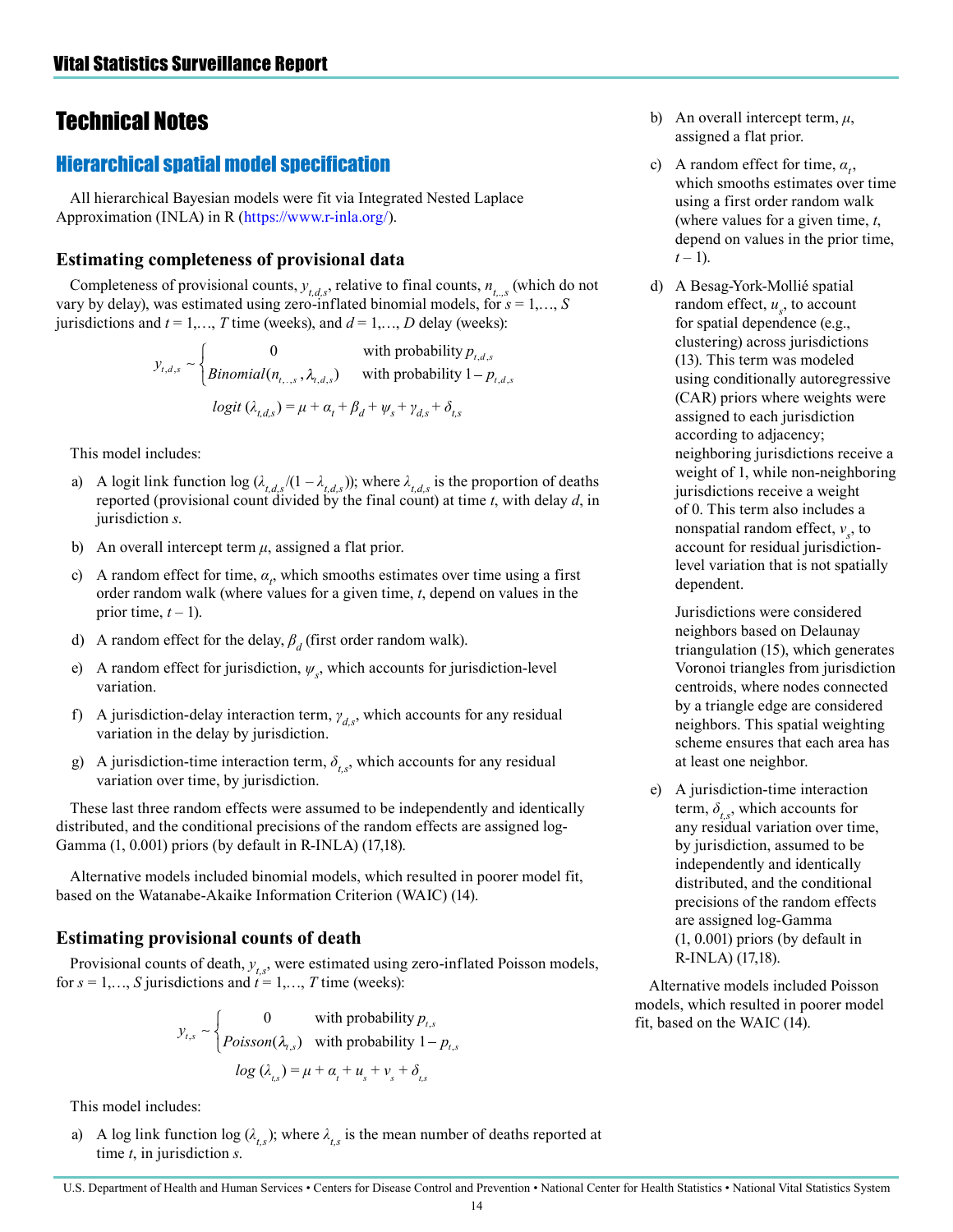<span id="page-14-0"></span>Figure I. Predicted weekly estimates of drug overdose death counts in early 2020 under different timeliness scenarios, compared with reported counts, by jurisdiction

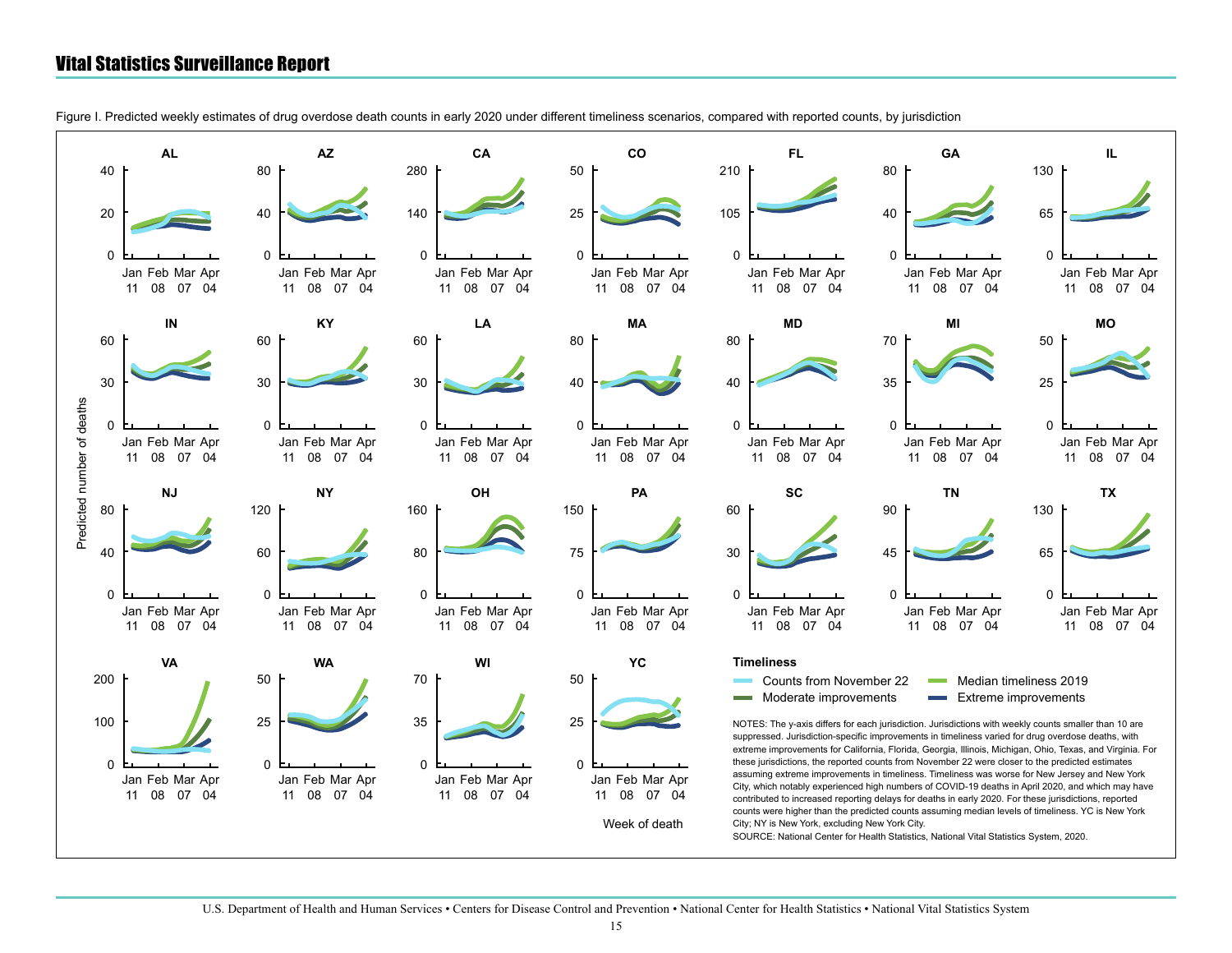

Figure II. Predicted weekly estimates of suicide death counts in early 2020 under different timeliness scenarios, compared with reported counts, by jurisdiction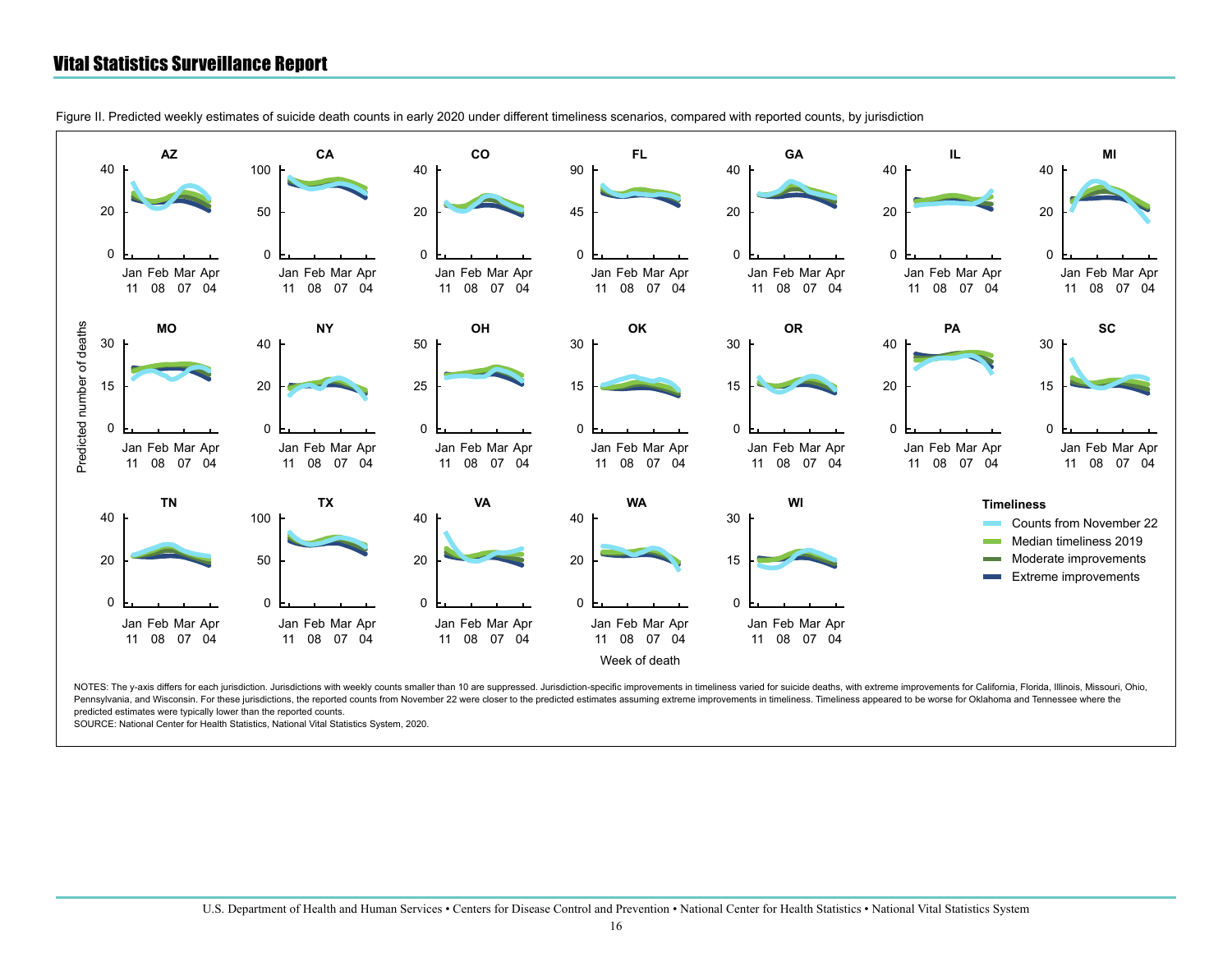

Figure III. Predicted weekly estimates of transportation-related death counts in early 2020 under different timeliness scenarios, compared with reported counts, by jurisdiction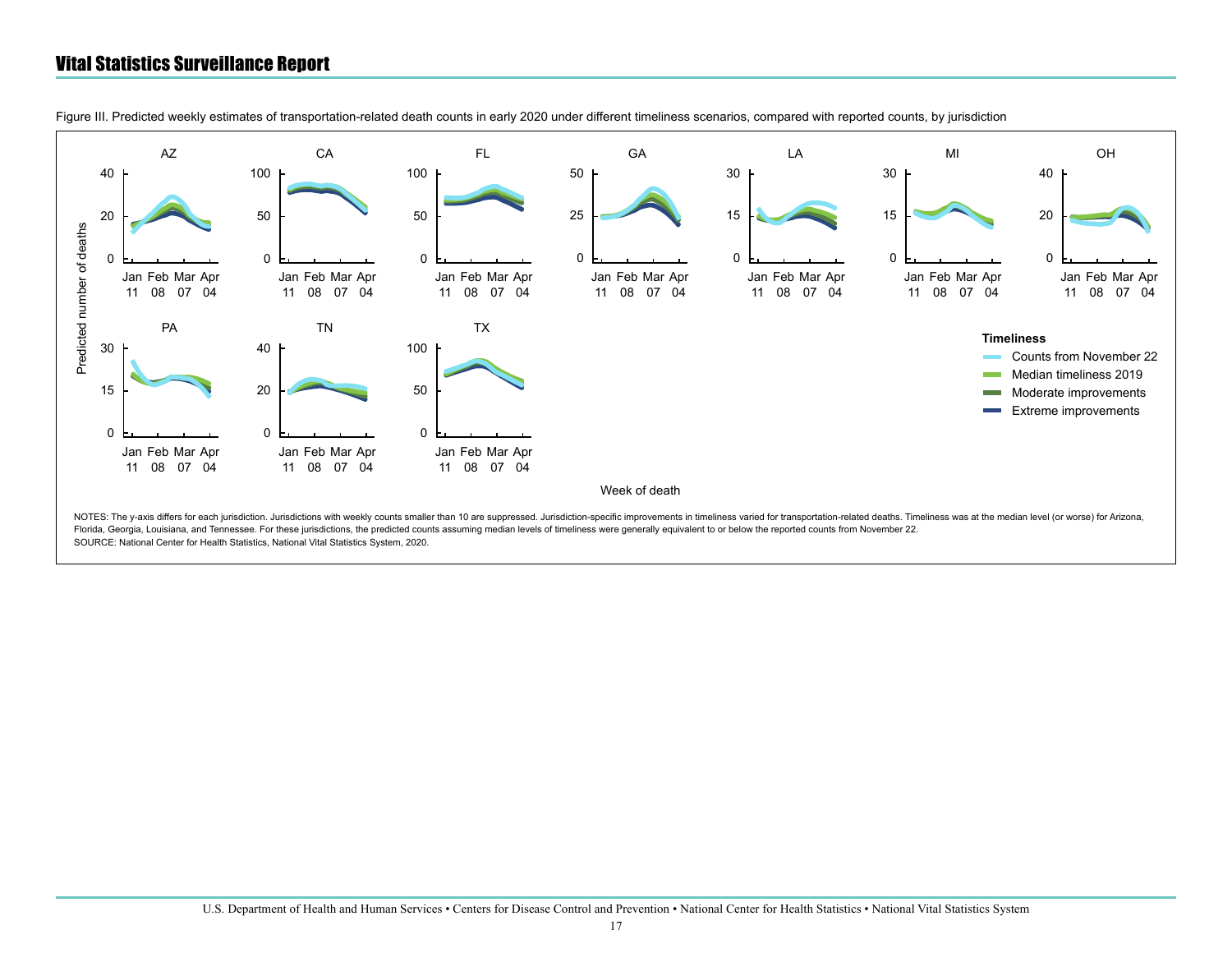<span id="page-17-0"></span>Figure IV. Predicted weekly counts of drug overdose deaths in 2020 relative to the corresponding weeks of 2016–2019, by jurisdiction

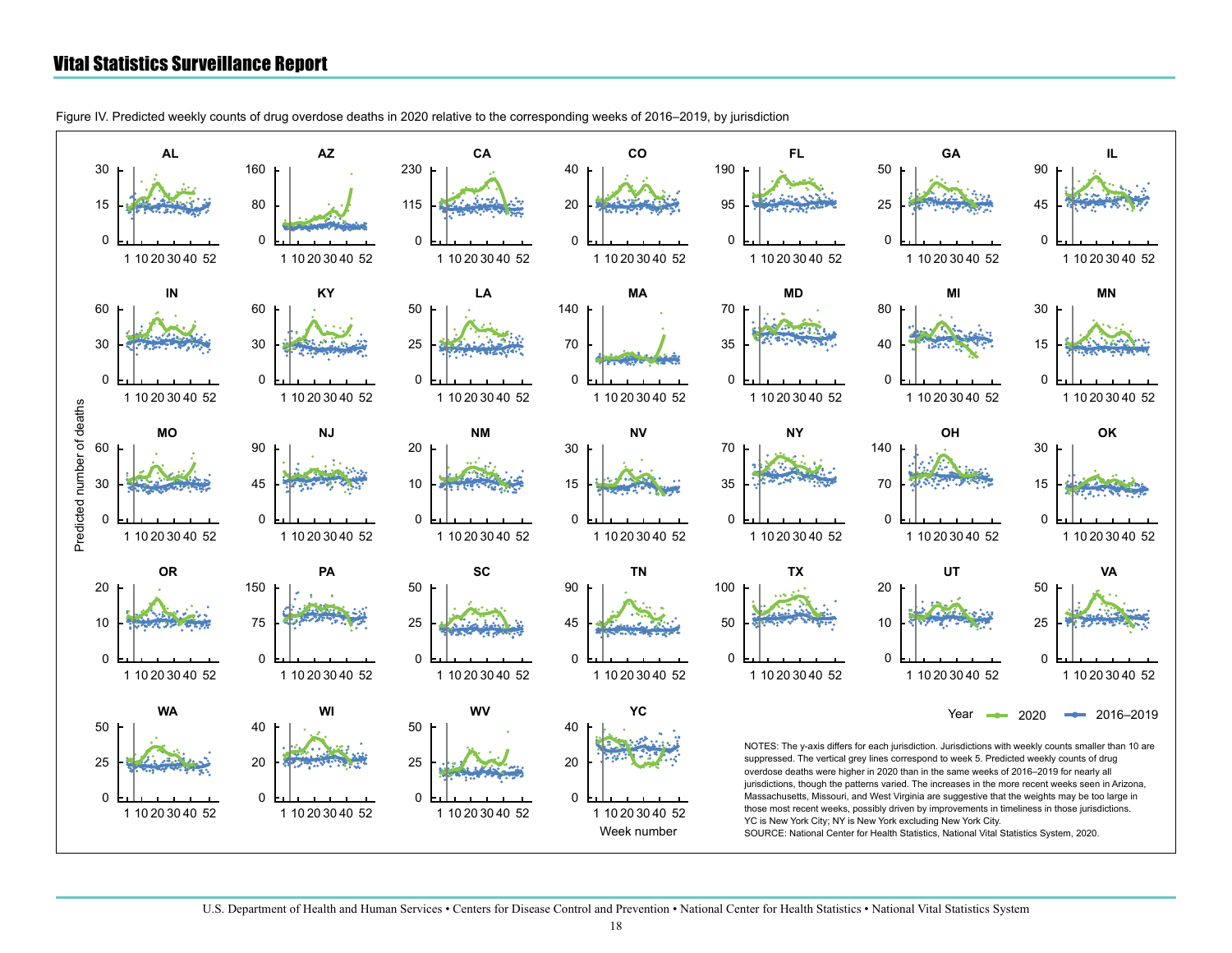Figure V. Predicted weekly counts of suicide deaths in 2020 relative to the corresponding weeks of 2016–2019, by jurisdiction

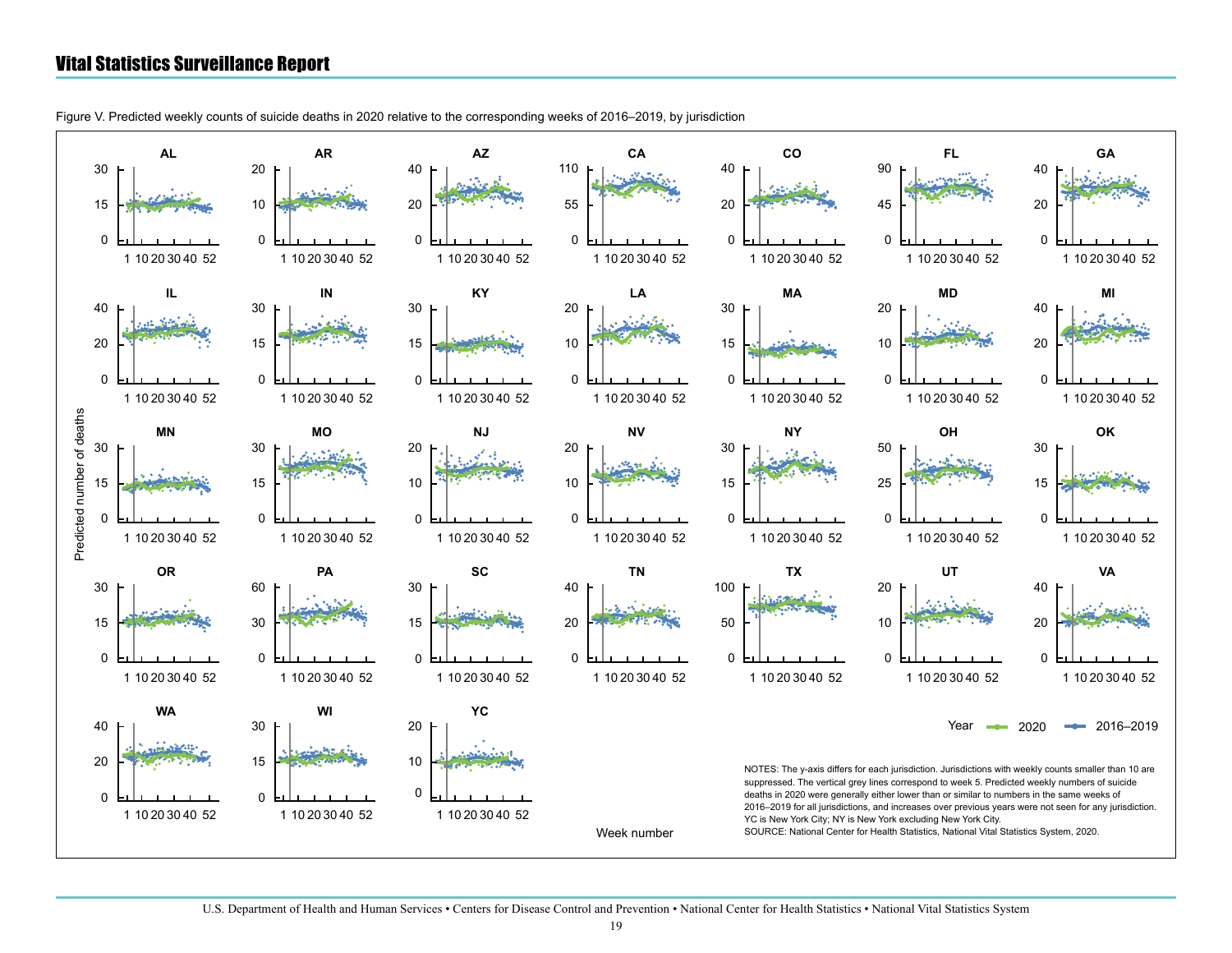